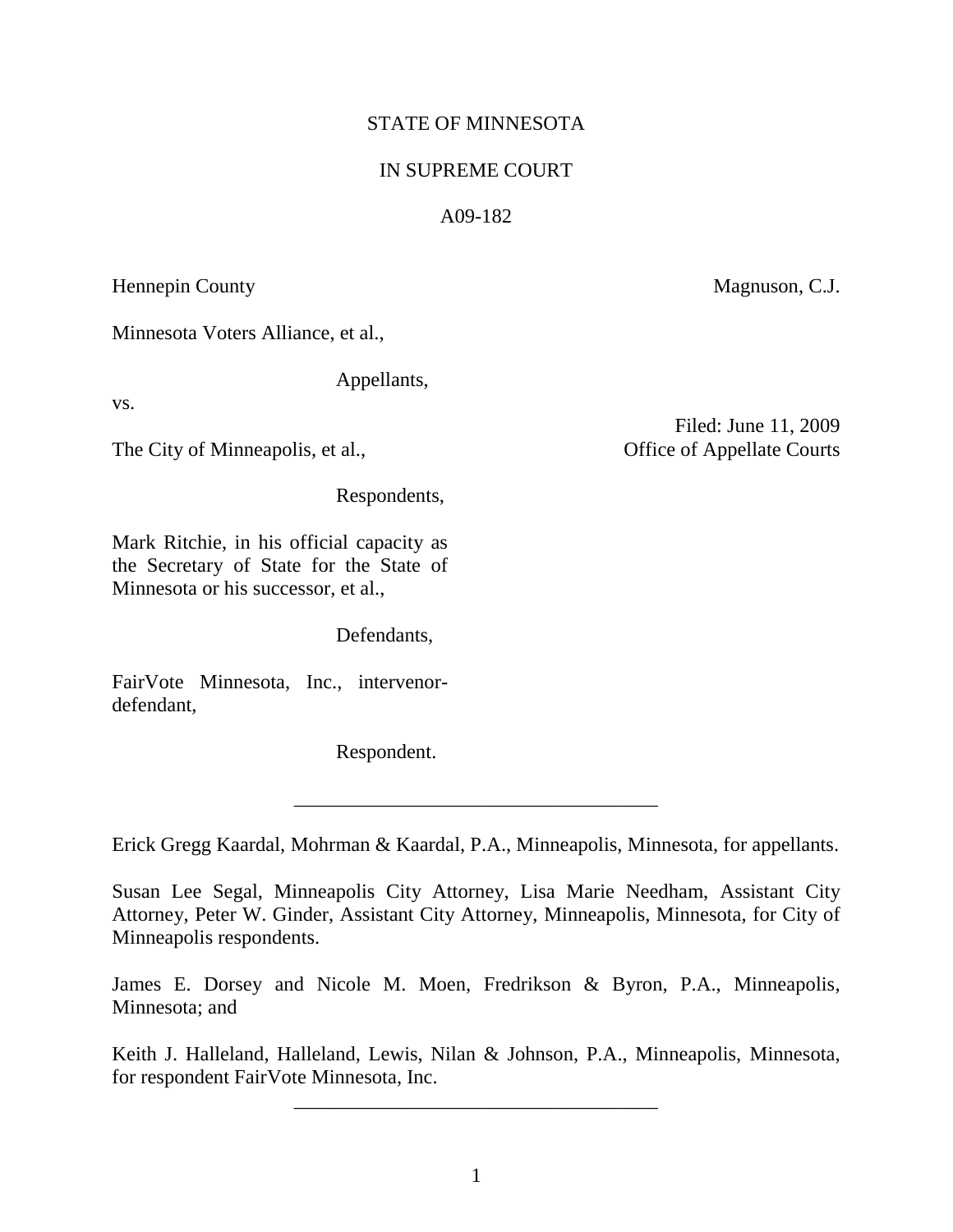### S Y L L A B U S

Instant Runoff Voting as adopted in Minneapolis is not facially invalid under the United States or Minnesota Constitution, and does not contravene any principles established by this court in *Brown v. Smallwood*, 130 Minn. 492, 153 N.W. 953 (1915).

Affirmed.

### O P I N I O N

MAGNUSON, Chief Justice.

This is a declaratory judgment action challenging the constitutionality of the instant runoff voting (IRV) election methodology adopted by the City of Minneapolis for its municipal elections. Appellants Minnesota Voters Alliance, a nonprofit organization, and six Minneapolis voters contend that the IRV method violates their rights to vote, to associate for political purposes, and to equal protection under both the United States and the Minnesota Constitutions. On cross-motions for summary judgment, the district court ruled that IRV does not infringe on appellants" constitutional rights and rejected the challenge to IRV. We affirm.

The City of Minneapolis conducts municipal elections in odd-numbered years, electing officers for the positions of Mayor, City Council, the Minneapolis Park and Recreation Board (Park Board), and the Minneapolis Board of Estimate and Taxation (Board of Estimate). The elections for Mayor and City Council are single-seat elections. The Park Board has six commissioners representing individual park districts. These commissioners are elected in single-seat elections. The Park Board also has three at-large commissioners. Two of the at-large commissioners are elected in a two-seat election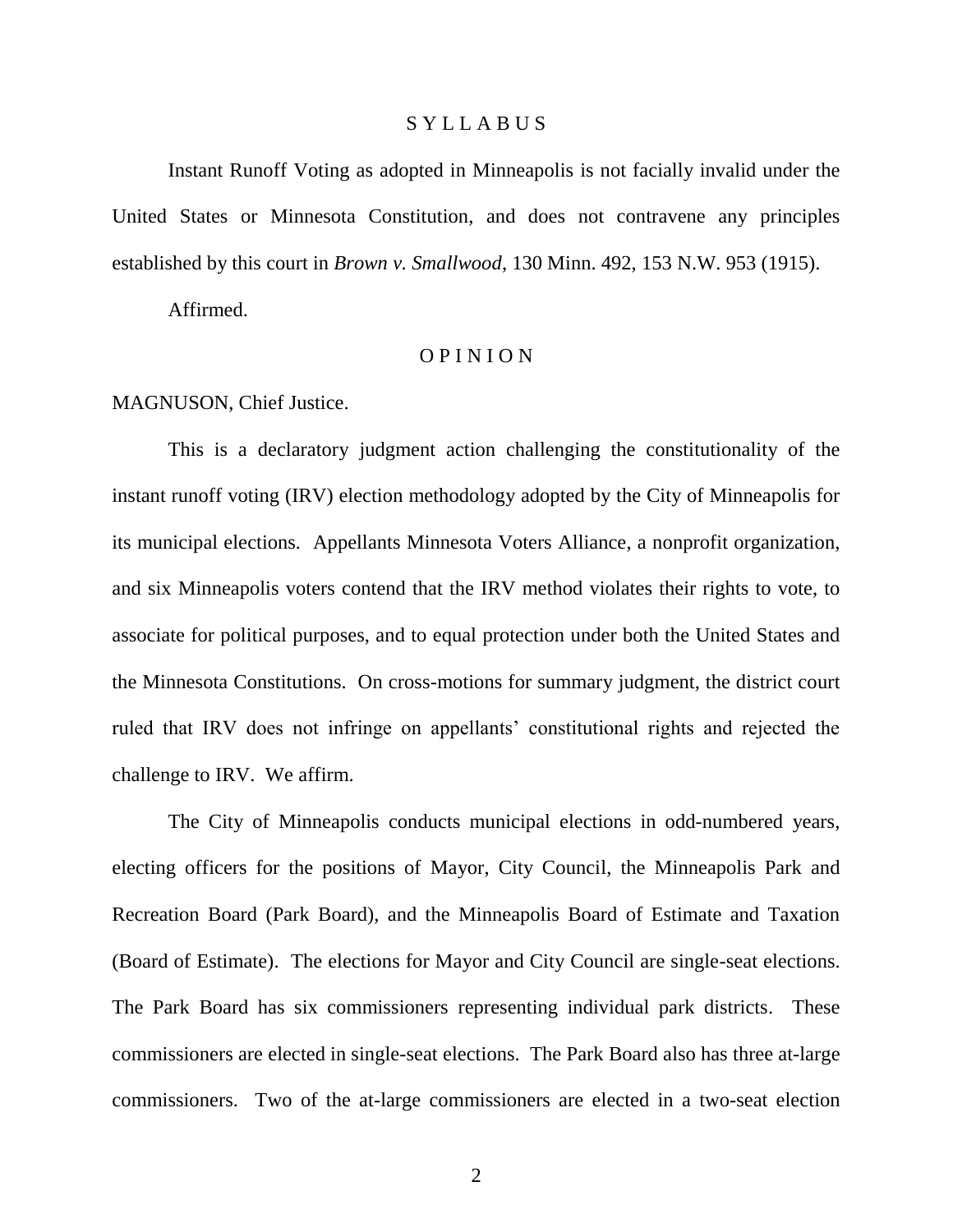every four years, and the other at-large commissioner is elected in a single-seat election two years later. The Board of Estimate includes two members elected city-wide every four years in a multiple-seat election.<sup>1</sup>

Prior to the change to IRV, Minneapolis city elections used a nonpartisan primary and general election format. For a single-seat election, all qualifying candidates ran in the same nonpartisan primary, and the top two vote-getters in the primary election qualified to be on the general election ballot. In a single-seat election, whether primary or general, each voter was allowed to vote for one candidate for that office. In multipleseat elections, each voter was allowed to vote for as many candidates as there were seats to fill. For example, in a two-seat election, the top four vote-getters in the primary would qualify for the general election ballot, and the top two vote-getters in the general election would be elected.

On November 6, 2006, the voters in the City of Minneapolis voted on a referendum to approve of a new methodology for municipal elections. The question on the ballot read:

Should the City of Minneapolis adopt Single Transferable Vote, sometimes known as Ranked Choice Voting or Instant Runoff Voting, as the method for electing the Mayor, City Council, and members of the Park and Recreation Board, Library Board, and Board of Estimate and Taxation without a separate primary election and with ballot format and rules for counting votes adopted by ordinance?

<sup>1</sup> The Board of Estimate also includes other city officials separately elected to their positions.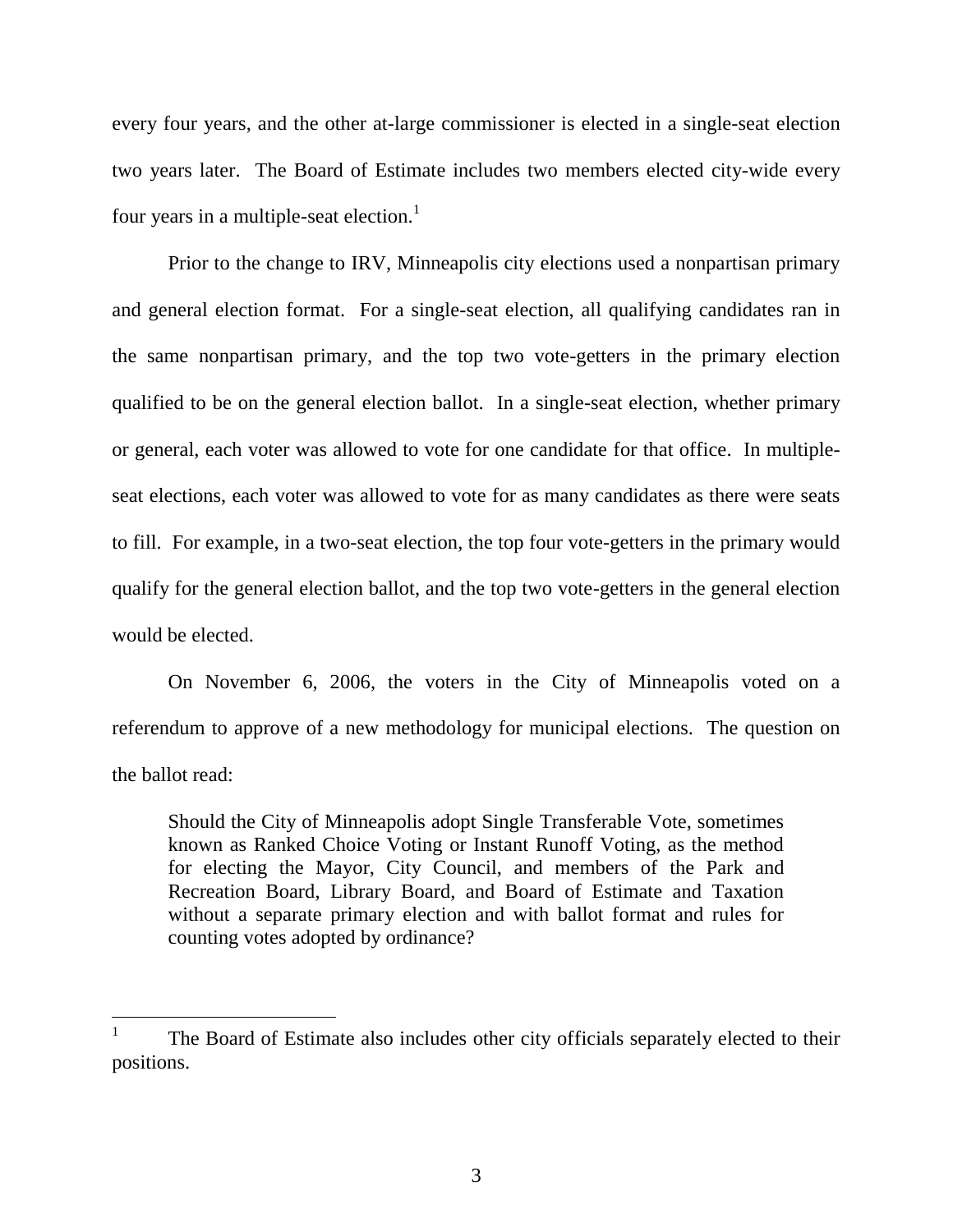Voters approved the referendum by a 65-35 percent margin. Based on the referendum,

the Minneapolis City Charter was amended to read as follows:

Section 5B. Voting Method. The elected officers shall be elected by the method of Single Transferable Vote, sometimes know as Ranked Choice Voting or Instant Runoff Voting. The City Council shall, by ordinance, establish the ballot format and rules for counting the votes. The method shall be used for the first municipal election after adoption and all subsequent elections unless the City Council certifies, by ordinance, no later than four months prior to the election, that the City will not be ready to implement the method in that election. Such certification must include the reasons why the City is not ready to implement the method.

Minneapolis City Charter, ch. 2, § 5B.

On April 18, 2008, the City Council passed a comprehensive ordinance detailing the procedures for conducting municipal elections under the IRV method. The ordinance prescribes the method of counting votes for single- and multiple-seat elections. Minneapolis, Minn., Code of Ordinances (MCO) ch. 167 (2008).

In general terms, the IRV methodology eliminates the process of separate primary and general elections in favor of a single election in which voters may rank all candidates for a particular office in order of the voters' preference. Counting of the ballots then simulates a series of runoff elections, each narrowing the field of candidates until a candidate achieves the designated threshold number of votes to be elected.

In both single-seat and multiple-seat elections, all candidates are listed on the ballot, and each voter can rank the candidates in order of preference. MCO § 167.20 (definition of "Ranked-choice voting"). A voter may rank as many or as few candidates as she chooses.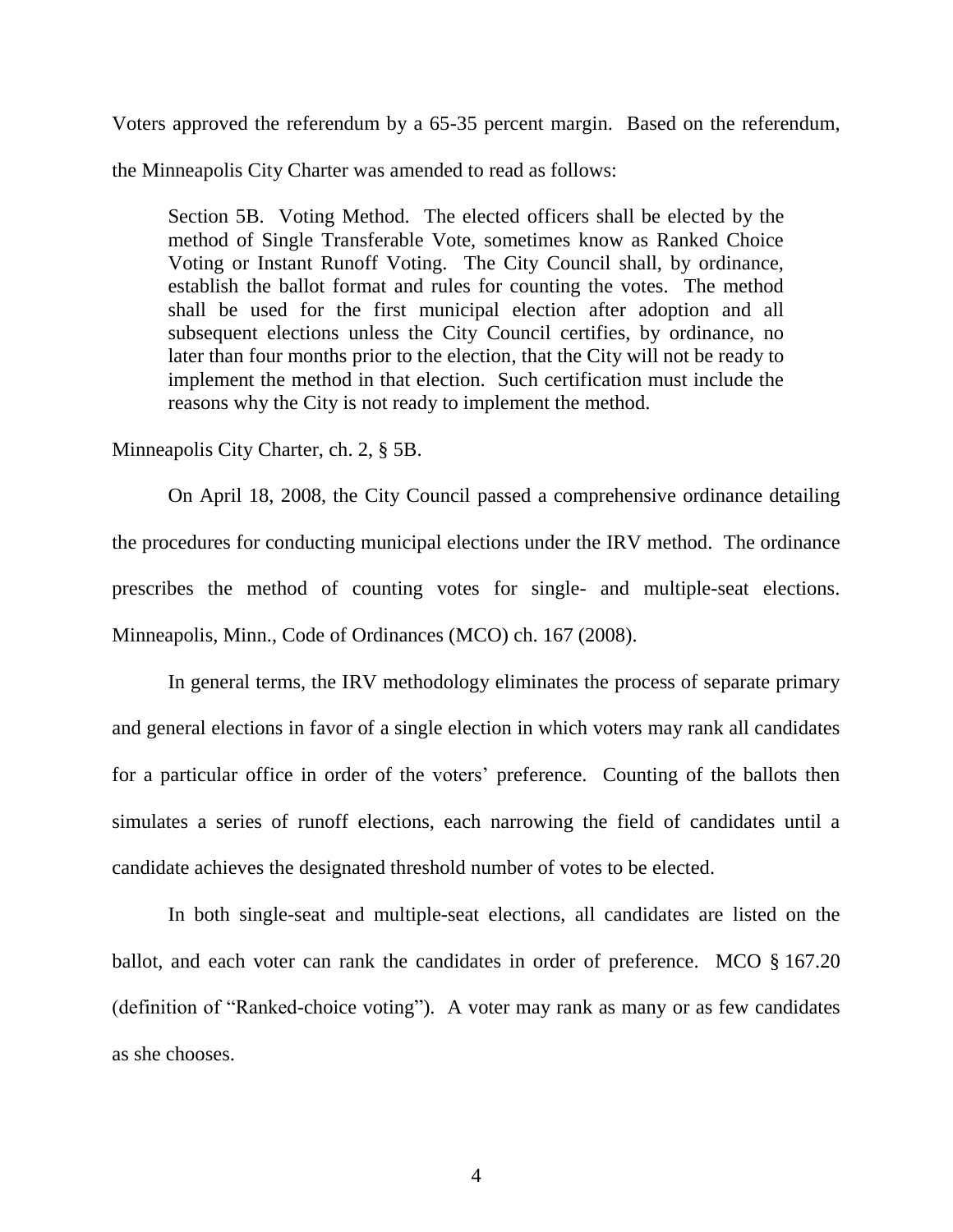In both single-seat and multiple-seat elections, a threshold is calculated to determine the number of votes needed for a candidate to win the election. Threshold is defined by the ordinance.

Threshold means the number of votes sufficient for a candidate to be elected. In any given election, the threshold equals the total votes counted in the first round after removing partially defective ballots, divided by the sum of one (1) plus the number of offices to be filled and adding one (1) to the quotient, disregarding any fractions. Threshold  $=$  (Total votes cast)/ (Seats to be elected  $+1$ )  $+1$ .

MCO § 167.20. Thus, in a single-seat election, the threshold is a majority of the votes cast (total votes cast, divided by 1 seat plus 1, or 2, plus 1 more vote). In multiple-seat elections, however, the threshold is less than a majority of votes. The threshold required for election is not adjusted in subsequent rounds when the number of votes cast may decrease because not all voters continued to rank candidates, but continues to be based on the total number of votes counted in the first round. The vote-counting methodology operates somewhat differently for single-seat and multiple-seat elections.

### *Single-Seat Elections*

 Initially, all first-choice votes are counted. *See* MCO § 167.60(a)(1)(a). If any candidate receives the threshold number of votes (a majority), that candidate is elected and no additional rounds are counted. *Id.* If no candidate receives the threshold number of votes in the first round, the candidate who received the lowest number of first-choice votes is eliminated, and a second round of counting proceeds. MCO  $\S$  167.60(a)(1)(a)-(d). In the second round, the first-choice votes of all the continuing candidates are counted and the second-choice votes of the voters for whom the eliminated candidate was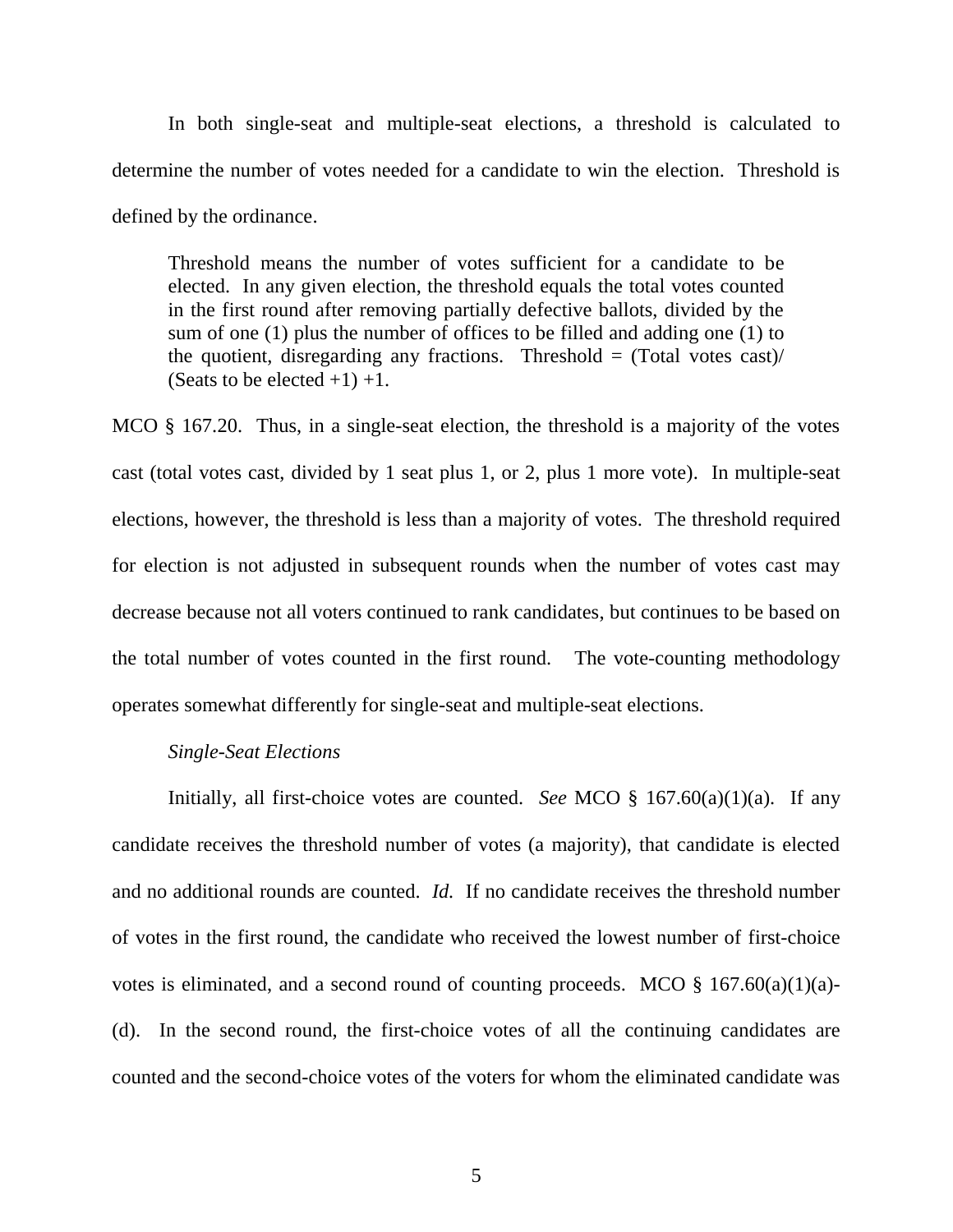the first choice are counted and allocated to the continuing candidates. *Id.* If allocation of those second-choice votes does not give any of the continuing candidates the threshold number of votes, a third round is triggered. *Id.* Once again, the candidate who received the fewest votes in the previous round is eliminated and her votes are allocated to the continuing candidates based on the next ranked choice on those ballots. *Id.* Additional "instant runoff" rounds continue in this same way until a candidate achieves the threshold number of votes. *Id.* If only two candidates remain and neither achieves the threshold amount, the candidate with more votes wins. MCO  $\S 167.60(a)(1)(e)$ .

Only one vote, or candidate ranking, is counted for each ballot in each round of counting votes. MCO  $\S$  167.60(a)(1)(a). A voter may choose to rank only his firstchoice candidate and indicate no subsequent rankings. In that event, his vote will count in the first round and any subsequent rounds in which the first-choice candidate has not been eliminated. *See id.* But if the voter's single ranked candidate has been eliminated, the voter's ballot does not count in any subsequent rounds. MCO  $\S$  167.60(a)(2). A voter may also skip a single ranking, indicating, for example, first- and third-choice candidates, but no second choice. In that event, if the voter"s first-choice candidate is eliminated, in the next round, when the voter"s second choice would be counted, the third choice is counted. *Id.* If a voter skips two rankings, the ballot is treated as exhausted. *Id.*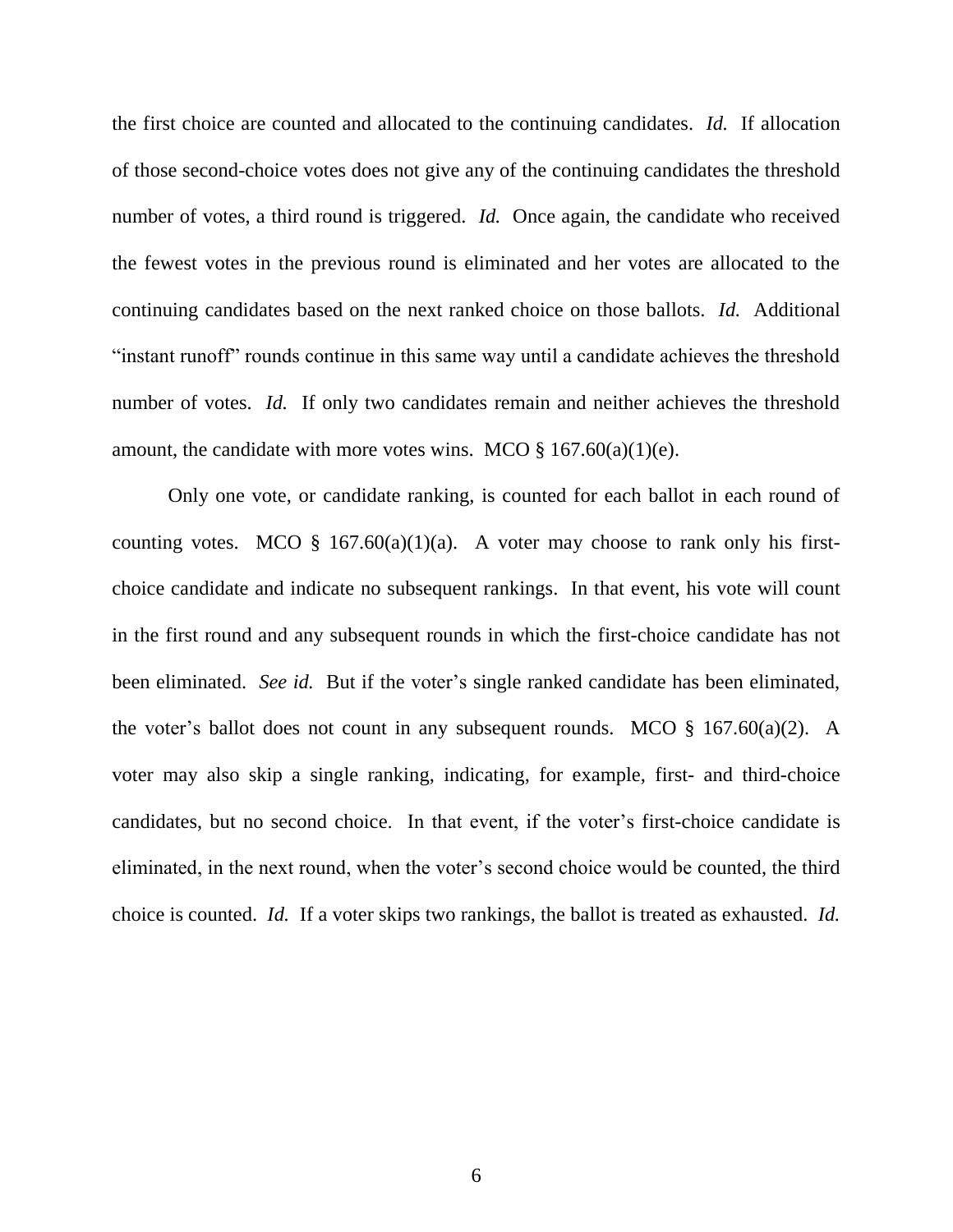#### *Multiple-Seat Elections*

In multiple-seat elections, such as those for the Park Board and Board of Estimate in which two seats are filled, the basic counting methodology is the same.<sup>2</sup> A threshold number of votes needed to win a seat is calculated using the same formula used for a single-seat election (total votes divided by total seats plus 1, plus 1 more vote). *See* MCO § 167.70. In a two-seat election, for example, the threshold is one-third of the total votes cast plus one vote (total votes cast, divided by 2 seats plus 1, or 3, plus 1 vote). *See* MCO § 167.20. Voters may rank all candidates on the ballot in order of their preferences, and serial runoff rounds are counted until the seats have been filled. MCO § 167.70(a)(1)(a). In any round in which no candidate reaches the threshold, the candidate who received the fewest votes is eliminated for the next round, with that candidate"s votes allocated to the voters' next ranked choices. MCO  $\S$  167.70(a)(1)(f). Thus, in the first round, all firstchoice votes are counted, and if no candidate reaches the threshold amount, the candidate with the fewest votes is dropped for the next round. *Id.*

The difference in methodology for multiple-seat elections, as compared to singleseat elections, occurs when one candidate receives the threshold number of votes and one or more seats remain to be filled. When that occurs, the votes that the winning candidate received above the threshold are deemed to be "surplus" votes. MCO  $\S$  167.70(a)(1)(d)-(e); *see also* MCO § 167.20 (definition of "Surplus"). Those surplus votes are reallocated

<sup>2</sup> The referendum adopting IRV included elections for the Library Board, but there are no longer elections for that board because in 2008, the Minneapolis Public Library System merged with the Hennepin County Library System.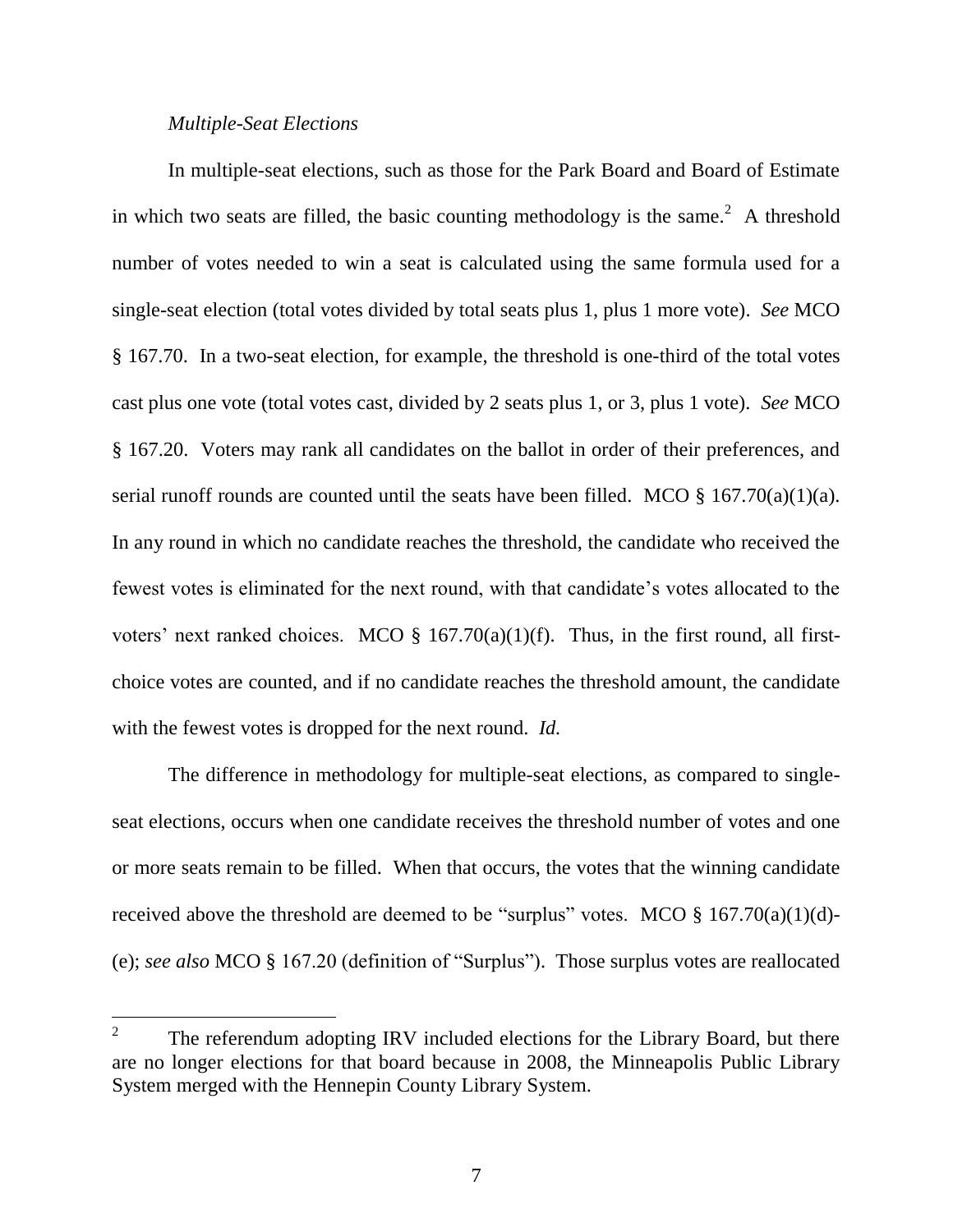to the subsequent-choice candidates listed on the ballots of those who voted for the winning candidate. MCO  $\S$  167.70 (a)(1)(e). The subsequent-choice votes are allocated among the other candidates in the proportion of the winning candidate's total first-choice votes that were surplus. MCO § 167.20 (definition of "Surplus fraction of a vote"). That is, if one-third of the winning candidate"s votes were surplus, the equivalent of one-third of the total votes is allocated to the subsequent-choice candidates on those ballots.

Plaintiffs, appellants here, Minnesota Voters Alliance and six Minneapolis voters filed the complaint in this case on December 20, 2007, in Hennepin County District Court and filed an amended complaint on August 28, 2008. The defendants, respondents here, are the City of Minneapolis and its Mayor, R.T. Rybak (collectively "the City"). FairVote Minnesota, Inc., an organization that supports IRV, intervened as a defendant and is also a respondent here.<sup>3</sup> Both sides moved for summary judgment. In an order and memorandum filed January 13, 2009, the district court, the Honorable George McGunnigle, denied plaintiffs' motion for summary judgment and granted the motions of the City and FairVote.

Plaintiffs appealed to the court of appeals, and the City then petitioned for accelerated review in this court, which plaintiffs did not oppose. We granted accelerated review, with an expedited briefing and argument schedule.

<sup>3</sup> The initial complaint also named Secretary of State Mark Ritchie and other officials as defendants, but they have never appeared in the action and were not named in the amended complaint.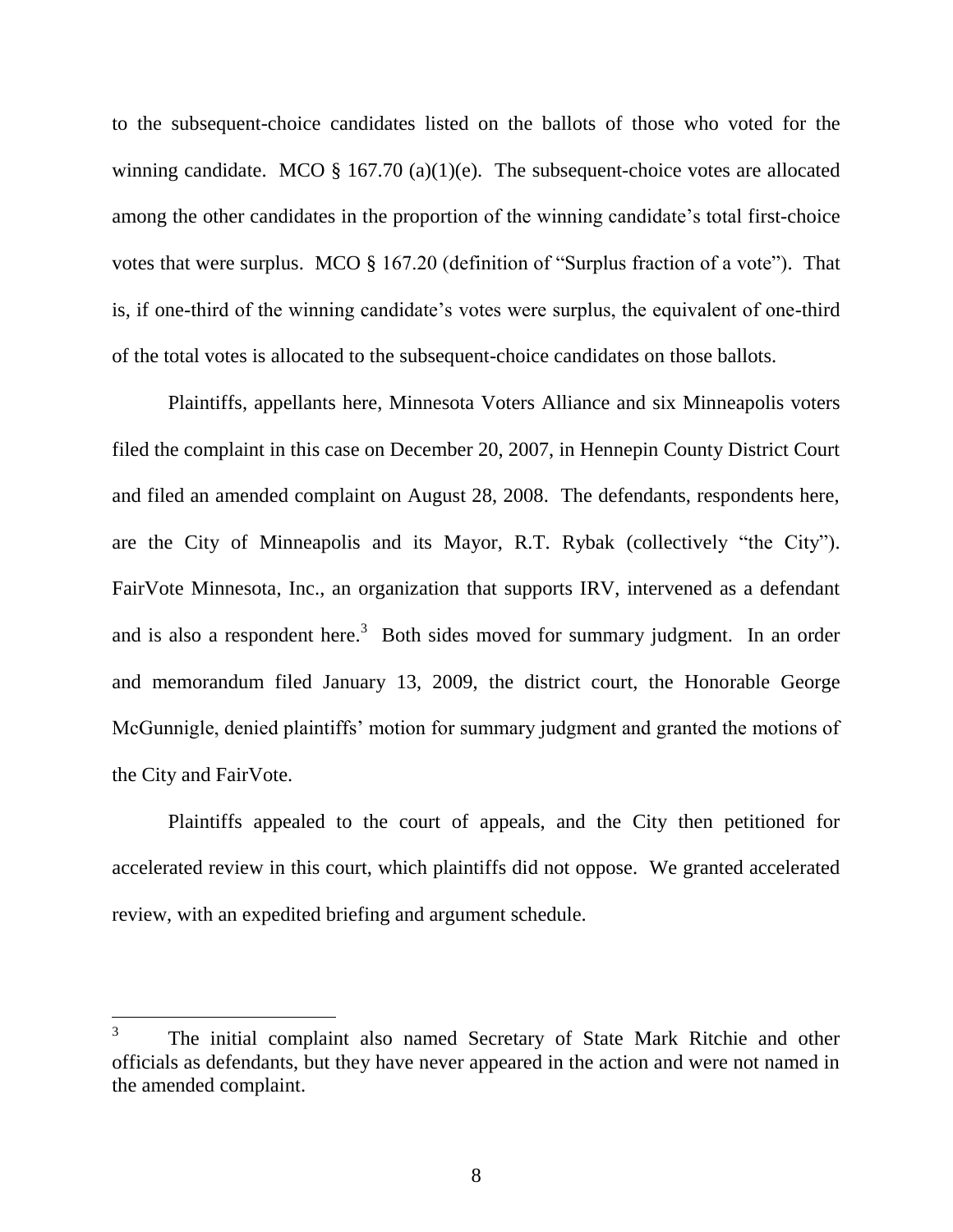This case was decided in the district court on cross-motions for summary judgment, based on the parties" separate statements of undisputed facts. None of the parties contend that there is a genuine issue of material fact that would preclude summary judgment. Accordingly, the question presented is which parties are entitled to judgment as a matter of law. Minn. R. Civ. P. 56. We review issues of law de novo. *E.g.*, *Miller v. One 2001 Pontiac Aztek*, 669 N.W.2d 893, 895 (Minn. 2003).

Appellants assert constitutional challenges to the City Charter and ordinance provisions that provide for IRV. The Charter and ordinance are presumed constitutional, and the burden of proving that they are unconstitutional is on the appellants. *See City of St. Paul v. Dalsin*, 245 Minn. 325, 329, 71 N.W.2d 855, 858 (1955).

Because IRV has not yet been implemented, appellants challenge the municipal law on its face, rather than as applied. "[A] plaintiff can only succeed in a facial challenge by "establish[ing] that no set of circumstances exists under which the Act would be valid, *i.e.*, that the law is unconstitutional in all of its applications." *Wash. State Grange v. Wash. State Republican Party*, 128 S. Ct. 1184, 1190 (2008) (quoting *United States v. Salerno*, 481 U.S. 739, 745 (1987)); *see also Soohoo v. Johnson*, 731 N.W.2d 815, 821 (Minn. 2007) (stating that a facial challenge to the constitutionality of a statute requires a showing that no set of circumstances exists under which the statute would be valid).

Appellants argue that the IRV methodology violates their right to vote, right to political association, and right to equal protection under one-person, one-vote principles.

I.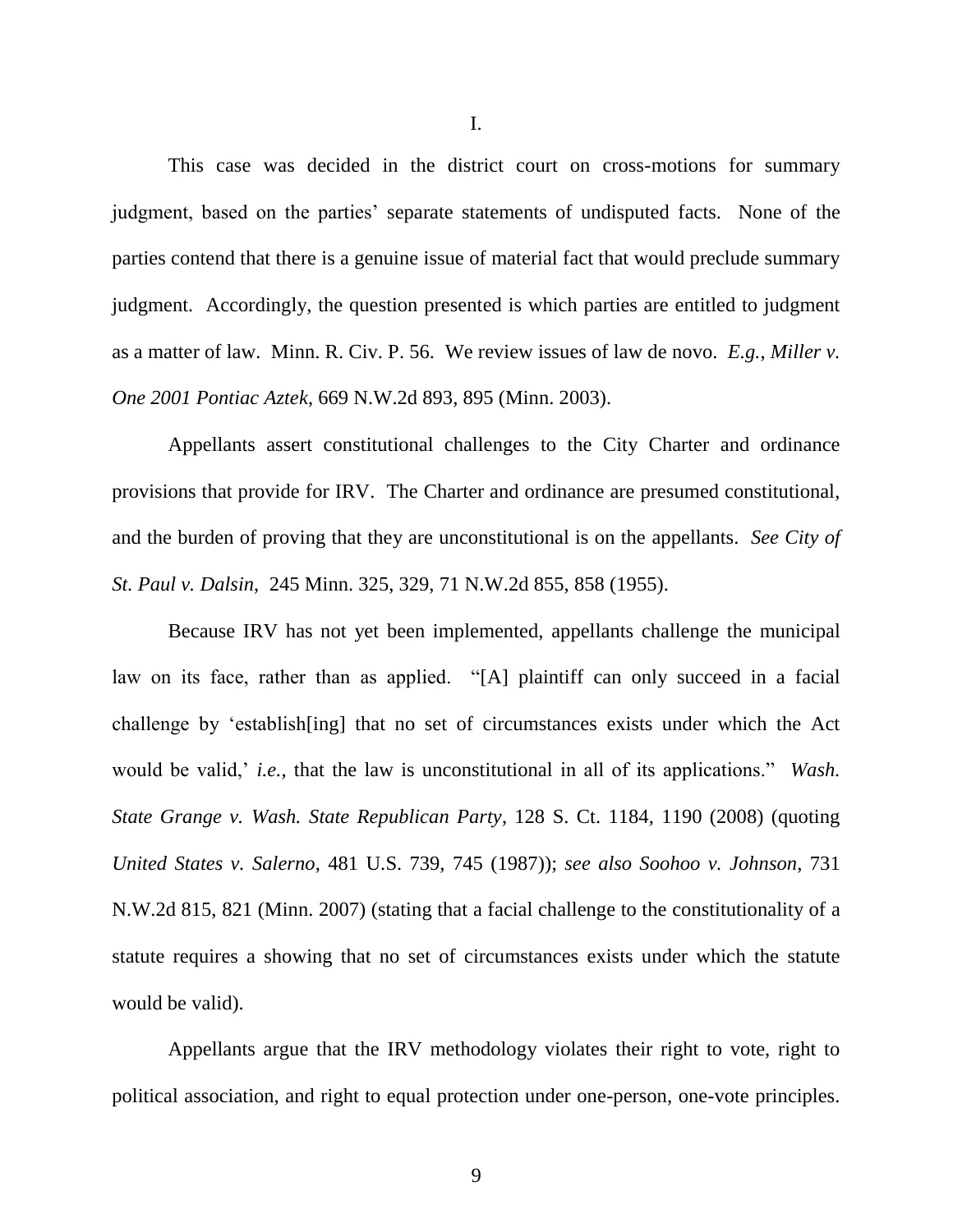They argue that because these are fundamental rights, the ordinance is subject to strict scrutiny, and can only survive if it is narrowly tailored to serve compelling governmental interests.

The United States Supreme Court has recognized that states have authority to establish their own election processes, *see, e.g.*, *Wash. State Grange*, 128 S. Ct. at 1191, and that election regulations typically impose some level of restrictions on the right to vote and the concomitant right to political association, *see Anderson v. Celebrezze*, 460 U.S. 780, 788 (1983).<sup>4</sup> See also Clayton v. Kiffmeyer, 688 N.W.2d 117, 128 (Minn. 2004). Courts do not apply strict scrutiny simply because legislation imposes *some* burden on the right to vote. *Burdick v. Takushi*, 504 U.S. 428, 433-34 (1992); *Clayton*, 688 N.W.2d at 129. Rather, strict scrutiny is reserved for circumstances where the state imposes a "severe" restriction on the right to vote. *Wash. State Grange*, 128 S. Ct. at 1191; *Clayton*, 688 N.W.2d at 129. If a statute imposes only modest burdens, then "the State's important regulatory interests are generally sufficient to justify reasonable, nondiscriminatory restrictions" on election procedures. *Anderson*, 460 U.S. at 788. Courts must evaluate the burdens, if any, imposed by the state's regulation and then "weigh the asserted injury to the right to vote against the "precise interests put forward by the State as justifications for the burden imposed by its rule." " *Crawford v. Marion* 

<sup>4</sup> For simplicity, the rights to vote and to associate for political purposes will generally be referred to collectively as the right to vote in this opinion, unless separate reference to the right to association is warranted by the discussion.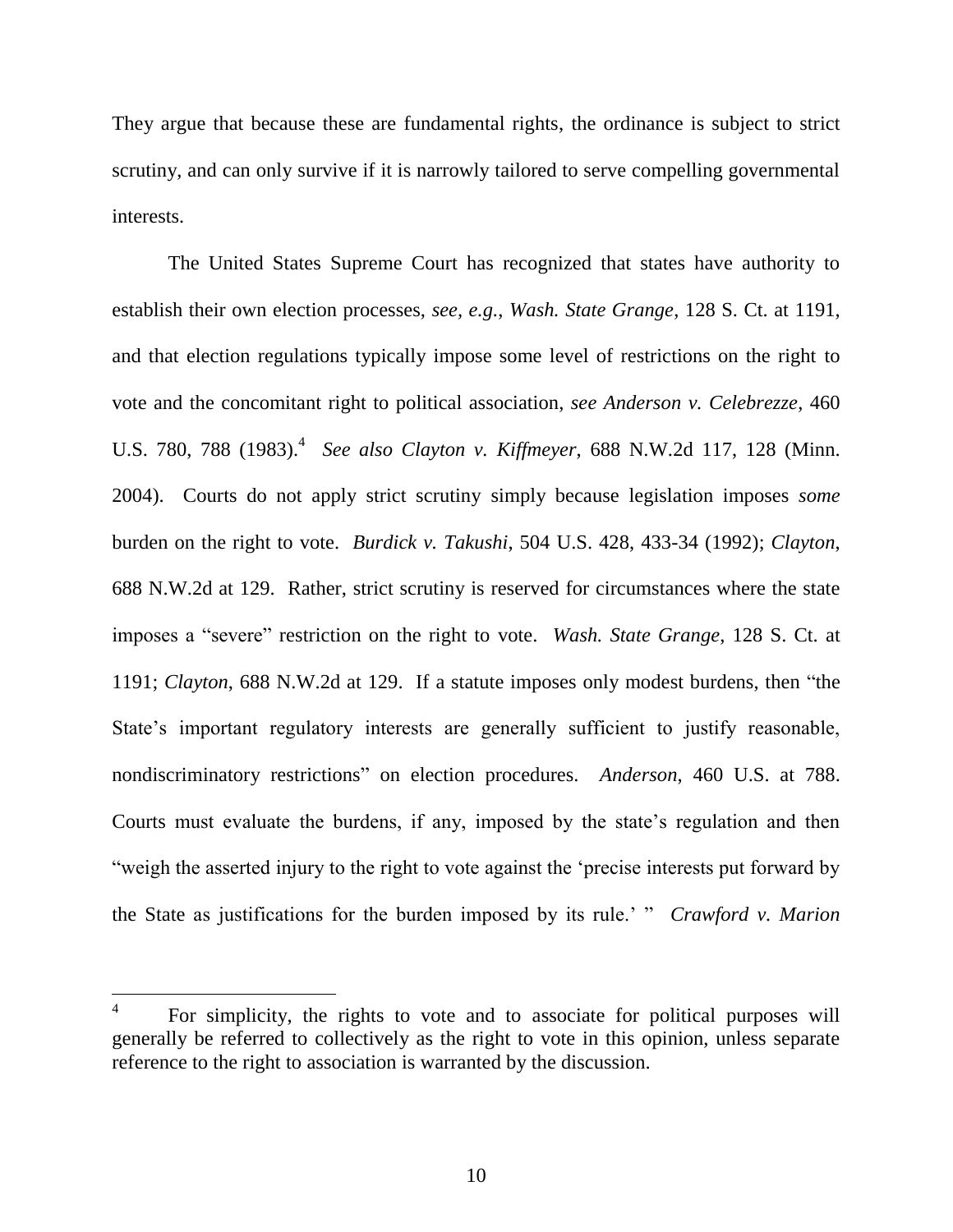*County Election Bd.*, 128 S. Ct. 1610, 1616 (2008) (quoting *Burdick*, 504 U.S. at 434); *see also Clayton*, 688 N.W.2d at 129.

## II.

We first examine the burdens that appellants contend IRV imposes on the right to vote. Appellants argue that IRV burdens the right to vote in several ways:

- by giving some votes more weight than others,
- by diluting some votes for the benefit of another,
- by allowing the second choice of one voter to harm the first-choice vote of another voter,
- by reallocating proportional "surplus" second-choice votes of voters who voted for a winner while second-choice votes of voters for continuing candidates are not counted,
- by allowing fractions of a vote to go to different candidates, and
- by creating the possibility that casting a vote for a preferred candidate may harm the chances for that candidate to win office.

The first four assertions comprise appellants' argument that IRV weights some votes more heavily than others. The fifth assertion (fractional votes) relates to the proportional reallocation of surplus votes in multiple-seat elections; and the final assertion relates to appellants' argument that IRV burdens the right to vote because it is non-monotonic.

We address these contentions in turn, in light of the legal standards that govern facial constitutional challenges.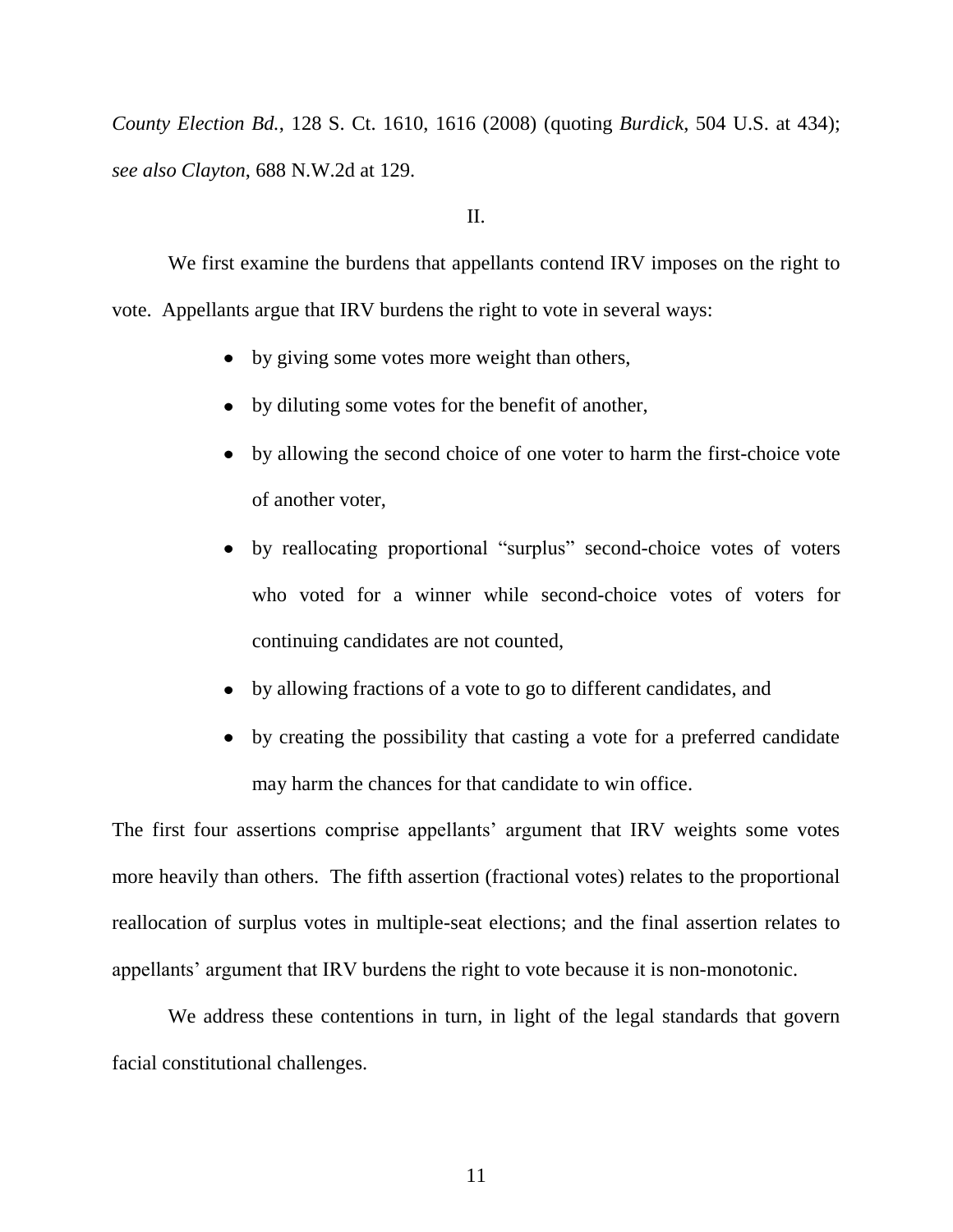#### *A. Unequal weighting of votes.*

# *1. Counting second- and subsequent-choice votes after candidates are eliminated.*

The first three ways in which appellants claim IRV burdens the right to vote are variations of appellants" contention that under IRV some votes count more in determining the outcome of an election than others. This contention focuses primarily on the method for counting votes in second and subsequent rounds in which the candidate who garnered the fewest votes in the previous round has been eliminated and subsequent choices of those who had voted for the eliminated candidate are counted.

The central premise of appellants' unequal weighting argument is that in the second round, first-choice votes cast for continuing candidates were exhausted in the first round and have no further opportunity to affect the election. Appellants claim that, in contrast, voters who cast their first-choice vote for the eliminated candidate get a second chance to influence the election by having their second-choice votes, for a different candidate, counted in the second round. Appellants assert that the same is true in subsequent rounds—voters for continuing candidates have exhausted their ability to affect the election, while voters who had selected the next eliminated candidate get yet another opportunity, as their next choice is counted.

Like the district court, we reject the central premise of appellants' unequal weighting argument: that the vote for a continuing candidate is exhausted in the first round in which it is exercised and then is not counted and is of no effect in subsequent rounds. On the contrary, the vote for a continuing candidate is carried forward and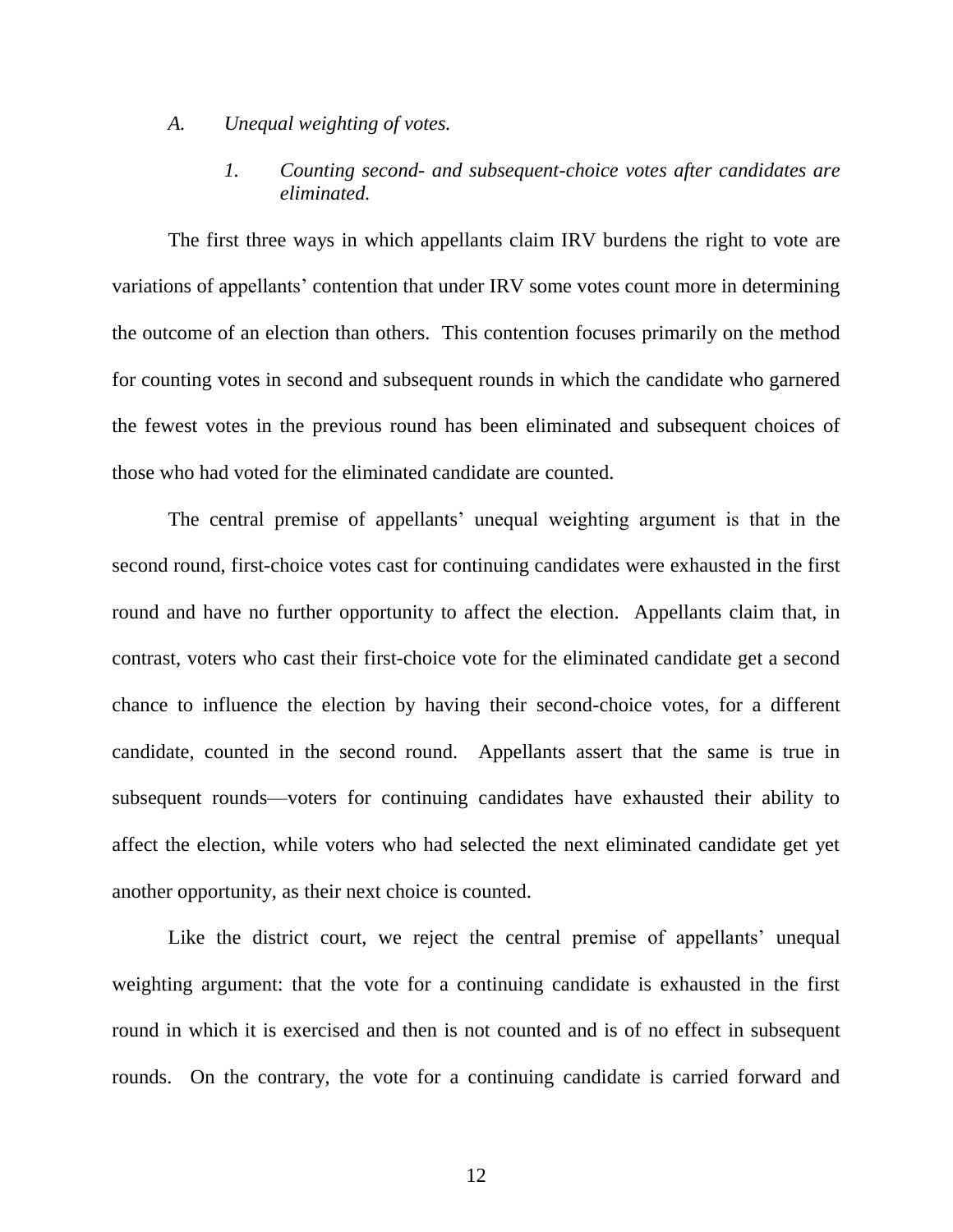counted again in the next round. Just because the vote is not counted for a *different* candidate in the new round (as is the vote originally cast for an eliminated candidate), does not mean that the ballot was exhausted, that the vote for the continuing candidate is not counted in the subsequent rounds, or that the voter has lost the ability to affect the outcome of the election. *See Stephenson v. Ann Arbor Bd. of Canvassers*, No. 75-10166 AW (Mich. Cir. Ct. Nov. 1975) (rejecting a claim that an IRV system for election of mayor gave more weight to votes of some voters than others because those who voted for an eliminated candidate had their second choice counted while the second choice of voters whose candidate remained in the race were not counted).<sup>5</sup> Indeed, it is only because votes for continuing candidates are carried forward and combined with subsequent-choice votes of voters for eliminated candidates that any candidate can eventually win.

Moreover, this aspect of the IRV methodology is directly analogous to the pattern of voting in a primary/general election system. In a nonpartisan primary election, each voter"s vote counts in determining which two candidates survive to reach the general election. In essence, those primary votes are the voters' first-choice ranking of the

 $5<sup>5</sup>$ <sup>5</sup> Although there are a number of additional cases from other jurisdictions involving challenges to various forms of IRV, primarily dating from the early to mid-20th century, they addressed different issues and are not particularly helpful here. Most often the issue was whether *any* use of ranked voting for multiple candidates was permissible or whether a system that allowed only sequential ranking of candidates in a multiple-seat race violated the right to vote in "each election." *See, e.g.*, *Maynard v. Bd. of Dist. Canvassers*, 47 N.W. 756, 760 (Mich. 1890) (holding constitution by implication forbids any voter to cast more than one vote for any candidate for any office); *Reutener v. City of*  (Footnote continued on next page.)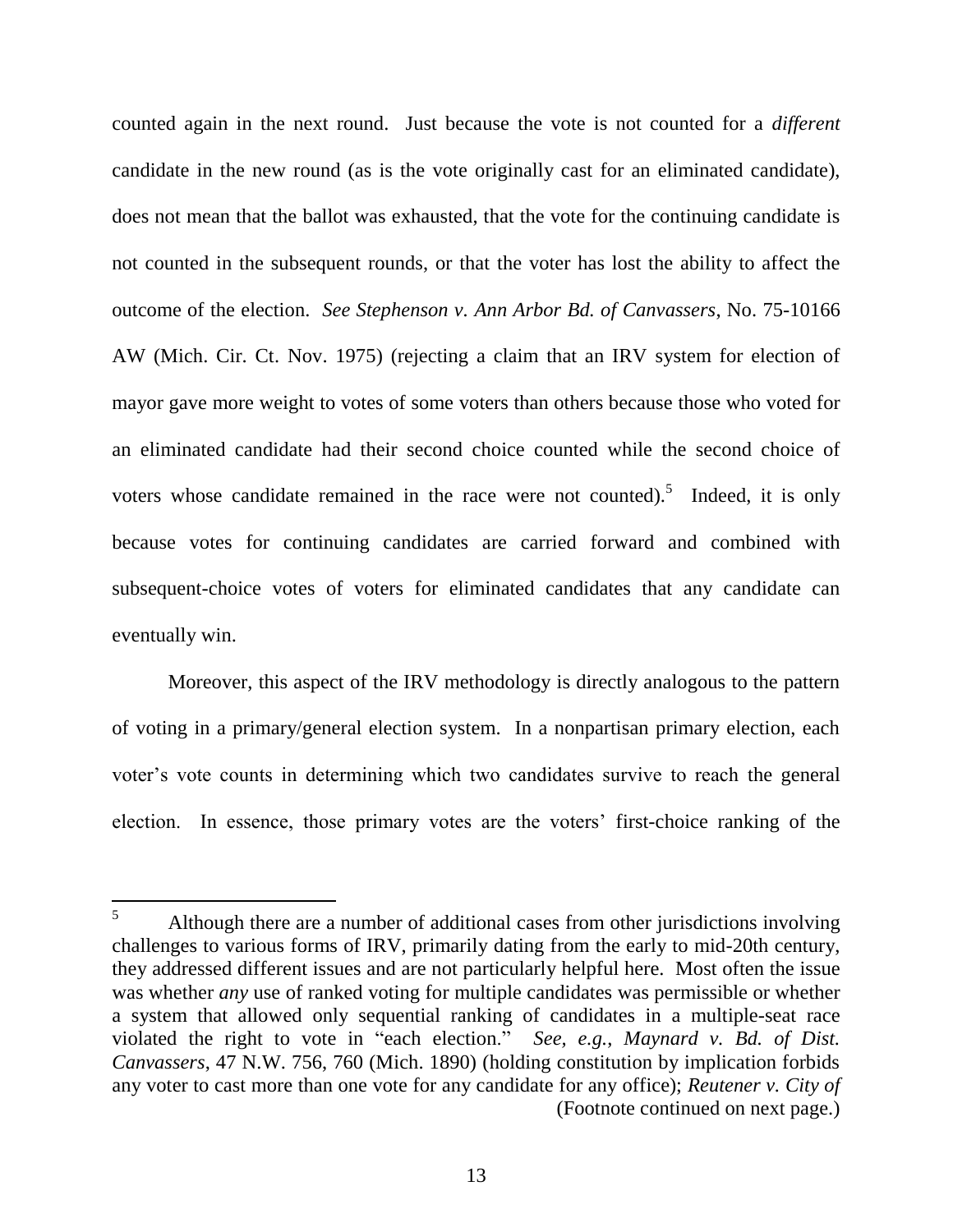candidates. As a result of the primary, all but the top two candidates are eliminated. Then, in the general election, voters who voted for candidates eliminated in the primary are allowed to cast another ballot, which necessarily will be for a different candidate presumably, their second choice. This is no different than the counting of the secondchoice votes of voters for eliminated candidates in instant runoff voting. At the same time, in the general election, voters who voted in the primary for either of the two surviving candidates are allowed to vote again, and they are most likely to vote again for their choice in the primary (unless, perhaps, they were voting strategically in the primary and did not vote for their actual first choice in an effort to advance a weaker opponent for their first choice to the general election). This is the equivalent of the continuing effect of the first-choice votes for continuing candidates in instant runoff. A vote in the general election still counts and affects the election, even though it is for the same candidate selected in the primary. Appellants attempt to distinguish the primary/general election system on the basis that those elections are separate, independent events, but the effect in terms of the counting of votes is the same.

Appellants argue that our decision in *Brown v. Smallwood*, 130 Minn. 492, 153 N.W. 953 (1915), is binding precedent that compels the conclusion that IRV is unconstitutional. In *Brown*, we held unconstitutional a preferential cumulative voting system that the City of Duluth adopted for municipal elections. *Id.* at 502, 153 N.W. at

<sup>(</sup>Footnote continued from previous page.)

*Cleveland*, 141 N.E. 27, 33 (Ohio 1923) (rejecting challenge that preferential voting system for multiple-seat election violates right to vote "at all elections").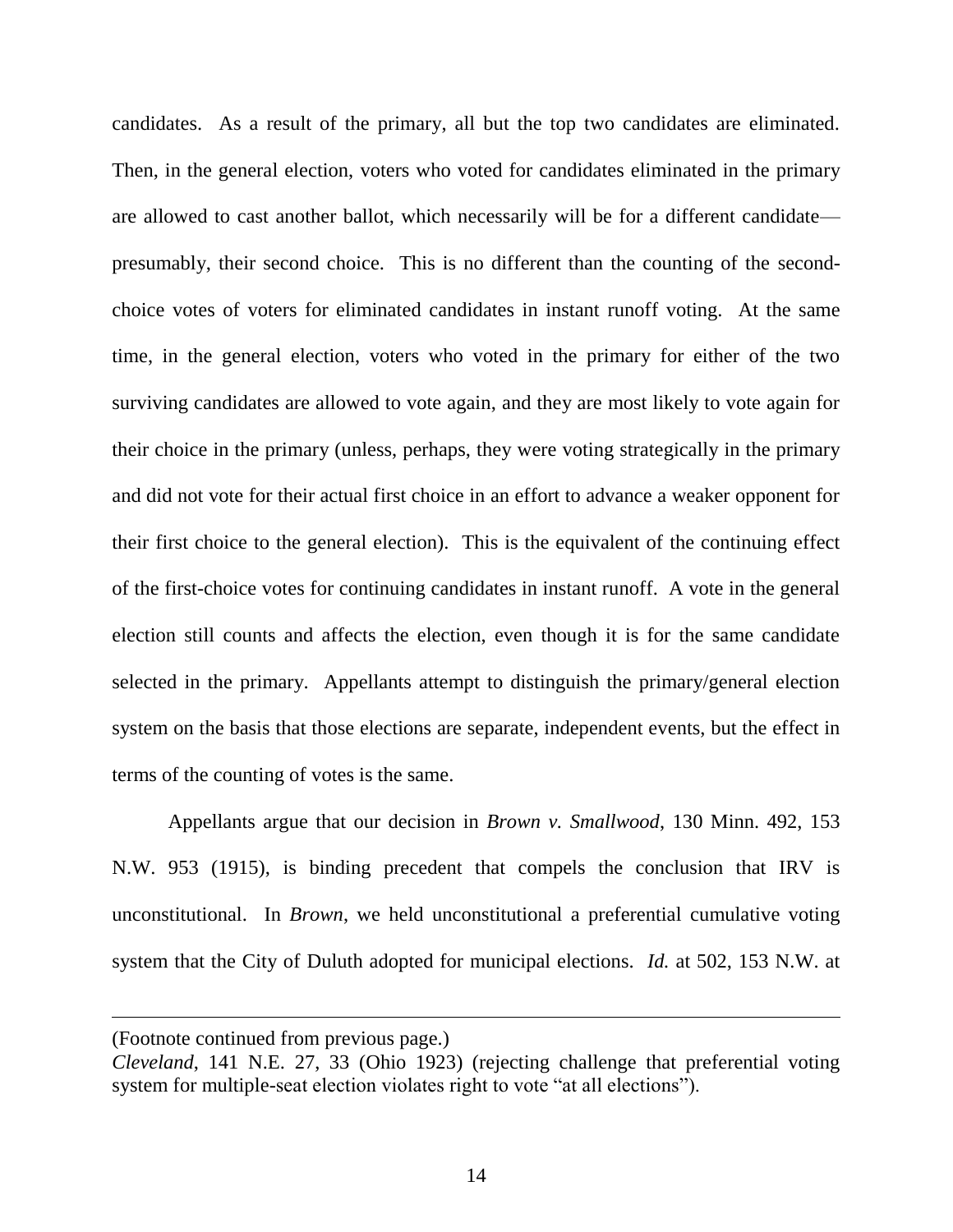957. Appellants contend that the IRV system violates the principles articulated in *Brown* in two ways. First, they assert that in ranking multiple candidates, the voter has impermissibly cast more than one vote. Second, appellants argue that a voter's vote for a continuing candidate is impermissibly exhausted in the first round and then unfairly opposed by subsequent choices of voters for eliminated candidates. Neither contention has merit.

The first assertion, that the ranking of multiple candidates improperly allows a voter more than one vote, is based on a broad interpretation of *Brown* that would preclude any form of ranked-choice voting under the Minnesota Constitution. We do not understand *Brown* to establish such a sweeping proscription. Indeed, we expressly disclaimed such intent in *Brown*:

Men of serious purpose have given thought to the preferential and other systems of voting and are of the opinion that the prevailing system of voting by ballot is not effective. . . . *Our concern is with the constitutionality of the act before us and not with the goodness of other systems* or with defects in our own.

*Id.* at 501-02, 153 N.W. at 957 (emphasis added). Consistent with that stated focus on the "act before us," we identified specific characteristics of the Duluth system that offended constitutional requirements. As we explain below, those characteristics resulted from the cumulative vote-counting method of the Duluth system. They are not universal to preferential voting systems, and are not present in the IRV system challenged here.

Appellants" second point is that *Brown* prohibits the unequal weighting of votes that appellants perceive to occur in the Minneapolis IRV system. We did state in *Brown*  that the word "vote" as used in the Minnesota Constitution has "never meant that the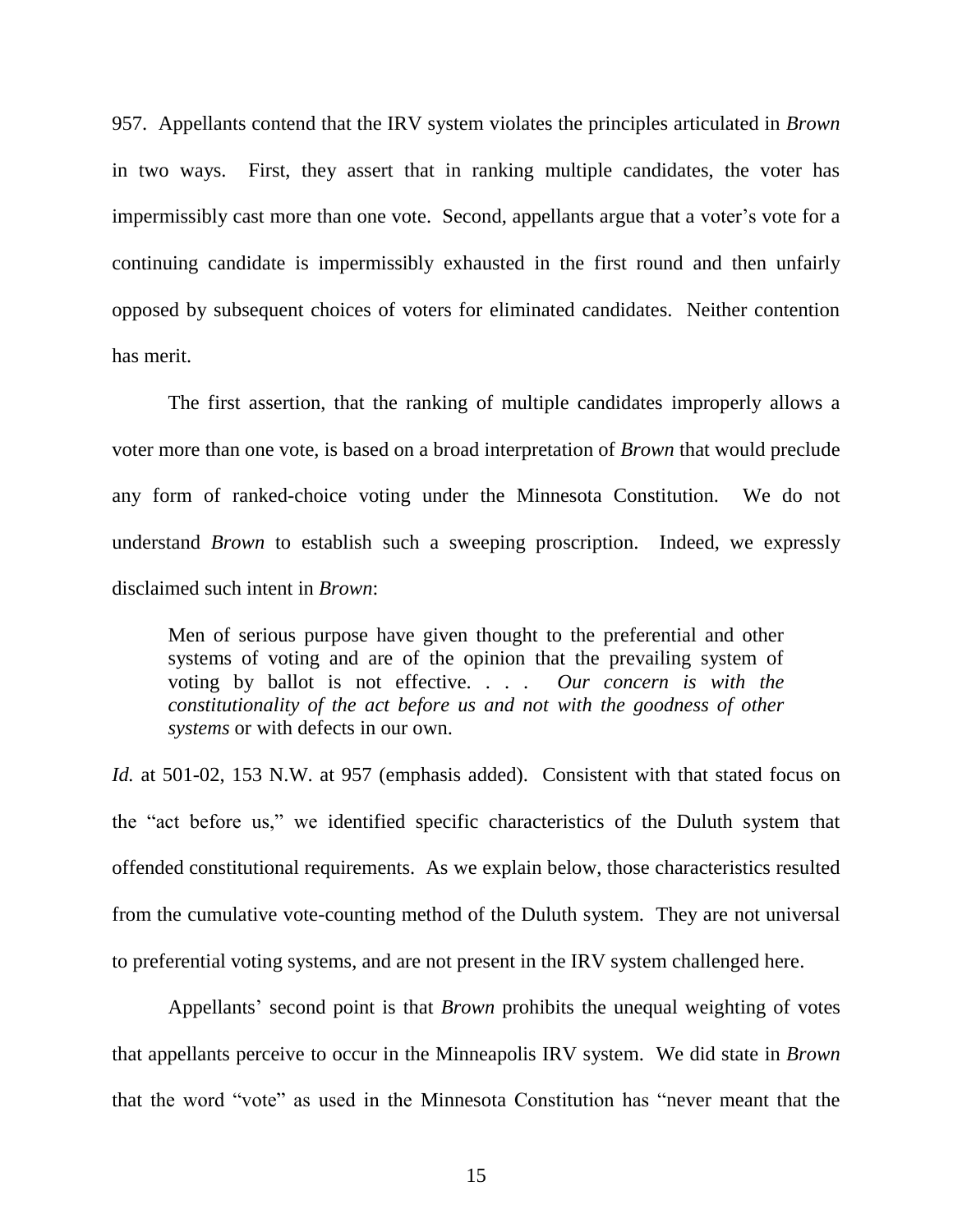ballot of one elector, cast for one candidate, could be of greater or less effect then [sic] the ballot of another elector cast for another candidate. It was to be of the same effect." *Id.* at 498, 153 N.W. at 956. We went on, however, to explain more fully the nature of our concern:

It was never thought that with four candidates one elector could vote for the candidate of his choice, *and another elector could vote for three candidates against him*. The preferential system directly diminishes the right of an elector to give an effective vote for the candidate of his choice. *If he votes for him once, his power to help him is exhausted. If he votes for other candidates he may harm his choice*, but cannot help him. *Another candidate may vote for three candidates opposed to him.*

*Id.* at 498, 153 N.W.2d at 956 (emphasis added).

An examination of the preferential voting system at issue in *Brown* reveals the basis for these specific concerns. The Duluth system permitted ranking of multiple candidates. 130 Minn. at 496, 153 N.W. at 955. The voter could indicate for each candidate that he was the voter"s first choice, second choice, or an "additional" choice. *Id.* at 496, 153 N.W.2d at 955.In the first round, all first-choice votes were counted. If no candidate garnered a majority of the first-choice votes, all second-choice votes were added to the tally for each candidate. *Id.* at 496, 153 N.W.2d at 955.No candidate or votes were eliminated. Rather, each candidate would be credited with the cumulative total of his or her first and second-choice votes. If no candidate garnered a majority of those cumulative votes, all the "additional" choice votes for each candidate were then added to their totals, and the candidate with the most cumulative votes won the election. *Id.* at 496, 153 N.W.2d at 955. Under this system, the total votes counted could exceed the total number of ballots cast.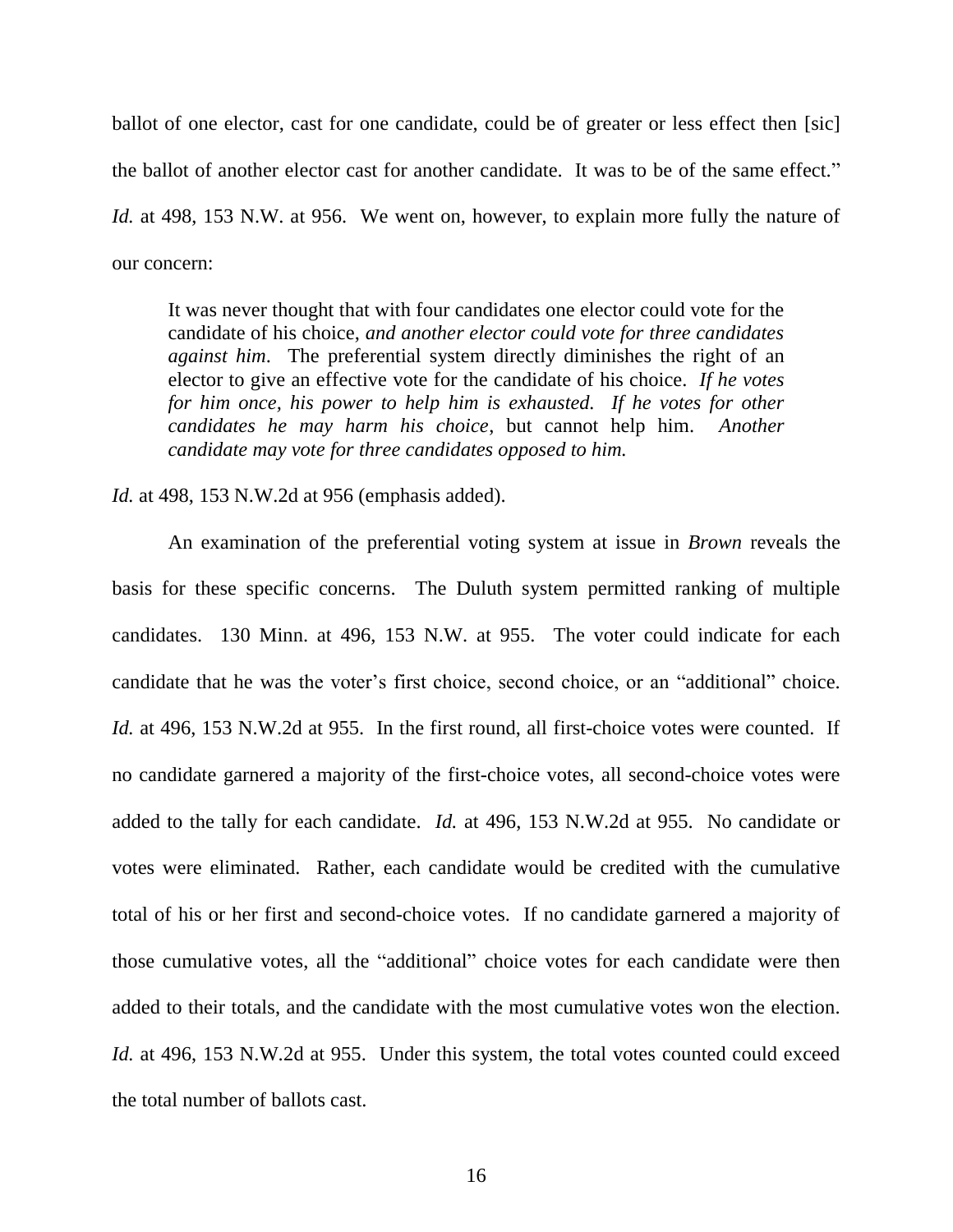The Minneapolis IRV system differs from the Duluth system in ways that are significant. Because votes were cumulated in the Duluth system, after the first round a voter could have more than one vote counted at the same time. Under IRV, only one vote per voter can be counted in each round, just as in serial primary/general elections a voter may vote only once per election. Second, under the Duluth system, if a voter voted for second- or additional-choice candidates, those votes did in fact work against the voter's own first-choice candidate in subsequent rounds, because each voter is actually voting more than once as votes are accumulated. In IRV, a voter's subsequent choices are not counted unless the voter"s higher-choice candidate has been eliminated (or elected, in a multiple-seat race), so a voter's subsequent choices cannot count against his first-choice candidate. Under the Duluth system, if a voter chose not to make more than a first-choice vote, so as not to hurt his first-choice candidate in subsequent rounds, the result was that the voter"s one first-choice vote could be opposed not only by the first, but also by the second- and additional-choice votes of another voter, all at the same time, because of the cumulative counting system. In IRV, a first-choice vote for a continuing candidate may compete against a second or third choice of another voter, but only one at a time, and each time each voter's vote counts only as a single vote.

The cumulative vote-counting system in *Brown* made it possible that the ballot of one elector "could be of greater or less effect then [sic] the ballot of of another elector," and that "one elector could vote for the candidate of his choice, and another elector could vote for three candidates against him." *Brown*, 130 Minn. at 498, 153 N.W. at 956. Under the Duluth system, if a voter "votes for [the candidate of his choice] once, his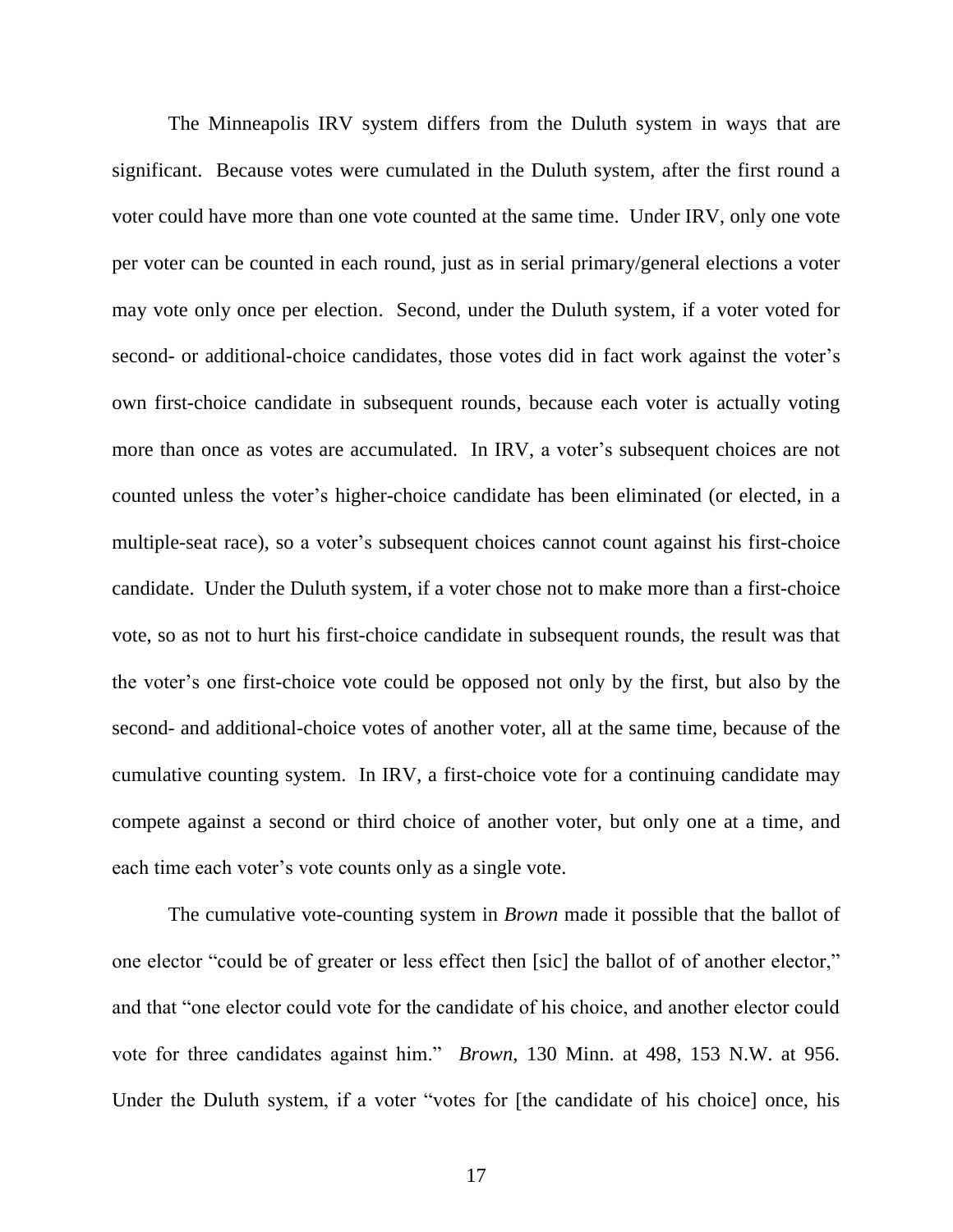power to help him is exhausted. If he votes for other candidates he may harm his choice, but cannot help him. Another elector may vote for three candidates opposed to him." *Id.* at 498, 153 N.W.2d at 956.

The characteristics of the Duluth system that we found fatal in *Brown* do not exist in the IRV methodology, at least with respect to this facial constitutional challenge. Contrary to the suggestion of appellants at oral argument, those characteristics are not irrelevant factual differences, divorced from the "principles" we enunciated in *Brown.*  Rather, the principles of *Brown* arise from and are defined by the cumulative voting system at issue in that case. This relationship is made abundantly clear by our repeated reference to the characteristics of cumulative voting each time we discussed our constitutional concerns in *Brown*, 130 Minn. at 498, 501, 153 N.W. at 956-57, and especially by our reiteration of the rationale for striking down the Duluth system in our ruling on petition for reargument, *id.* at 508, 153 N.W. at 959-60. Accordingly, we conclude that the Minneapolis IRV system does not contravene the principles we articulated in *Brown*. Nor does the system of counting subsequent choices of voters for eliminated candidates unequally weight votes. Every voter has the same opportunity to rank candidates when she casts her ballot, and in each round every voter's vote carries the same value.

## *2. Reallocation of "surplus" votes in multiple-seat elections.*

Another aspect of appellants' claim that IRV unconstitutionally weights some votes more than others is based on the method for counting of votes in multiple-seat elections. Specifically, appellants contend that the reallocation of "surplus" votes gives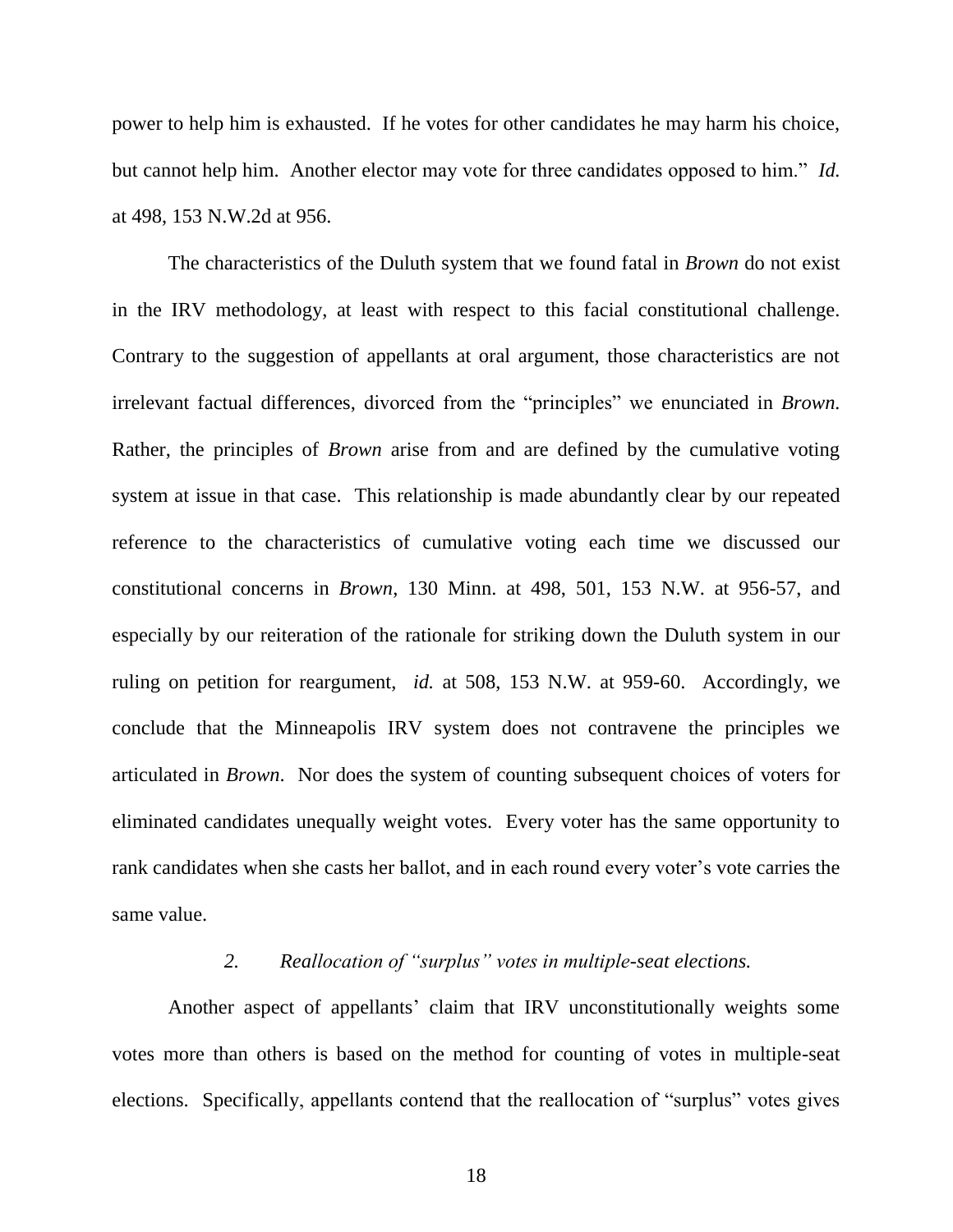the voters for a winning candidate a second opportunity to influence the outcome of the election by counting their second-choice votes for the next seat, while all voters for nonwinning and non-eliminated candidates have only one opportunity to influence the election, because only their first-choice vote is counted.

As in a single-seat election, in a multiple-seat race, each voter may rank some or all of the candidates in order of preference, and a threshold number of votes needed to win is calculated based on the total first-choice votes cast and the number of seats to be filled. When a candidate in a multiple-seat election receives the threshold number of votes needed to win, all votes received by the winning candidate in that round of counting above the threshold number are considered "surplus" votes. MCO § 167.20. Rather than counting those surplus votes simply as additional votes for the winning candidate, the surplus votes are redistributed to the next-choice candidates. MCO  $\S$  167.70(a)(1)(e).

For example, if 100 votes is the threshold number needed to win, and Candidate A receives 200 first-choice votes in the first round, there are 100 surplus votes and therefore 100 second-choice votes to be reallocated. Instead of selecting 100 of the Candidate A first-choice ballots to treat as surplus for reallocation of their second-choice votes, the IRV system considers the second-choice votes on all of the Candidate A first-choice ballots and then reallocates those second-choice votes on a proportional basis. *Id.* In the example, the 100 surplus votes are proportionally 50 percent of the 200 total first-choice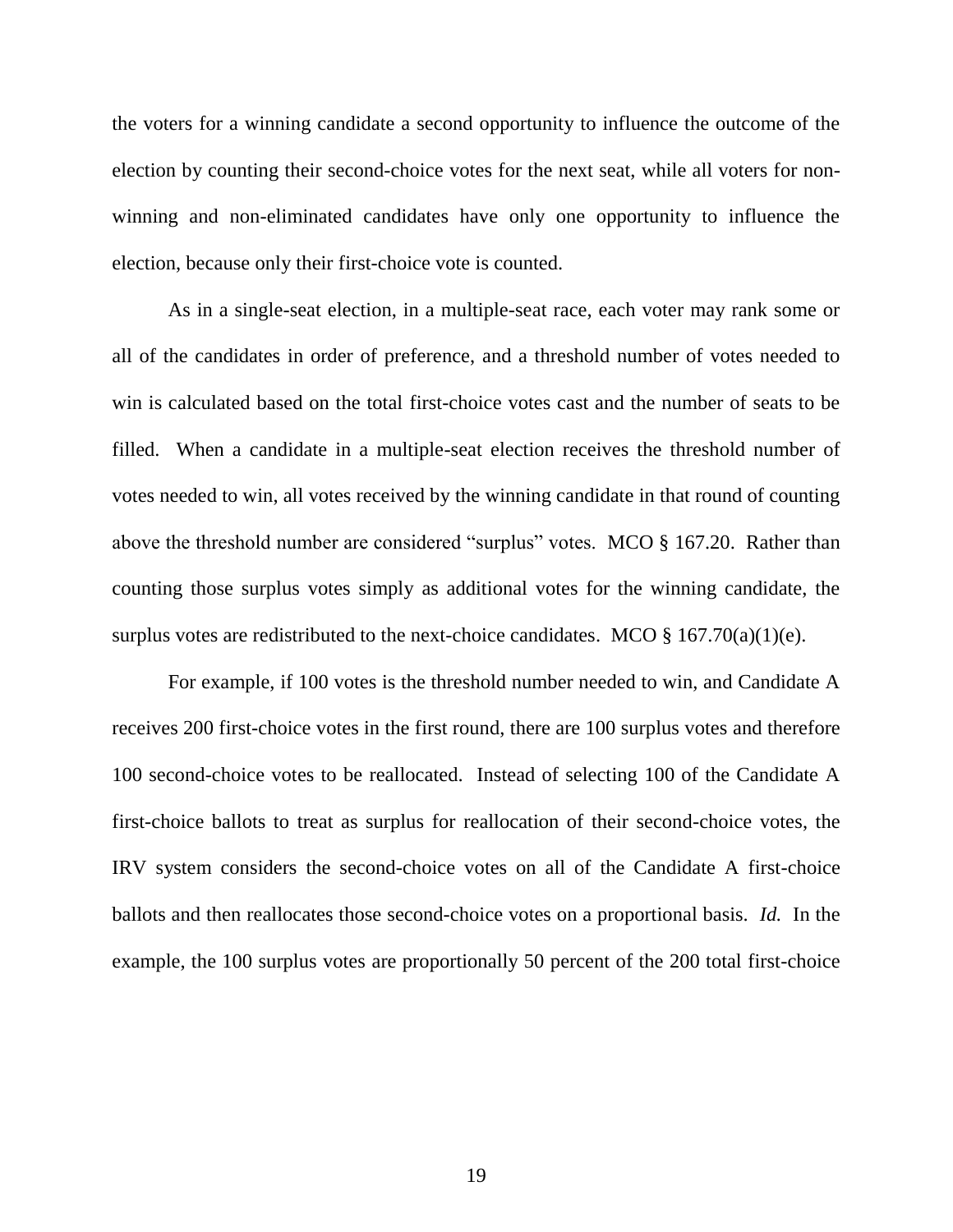votes cast for the Candidate  $A^6$ . Accordingly, all of the second-choice votes on the Candidate A ballots are tallied and each second-choice candidate receives 50 percent of the second-choice votes cast for him or her. Mathematically, this is the equivalent of counting one-half of each of the 200 first-place votes for Candidate A for that candidate (giving her the 100 votes needed to win) and one-half of each of the second-choice votes on those ballots for the second-choice candidates (representing the 100 surplus votes).

Appellants contend that this reallocation of surplus votes gives the voters for a winning candidate a second opportunity to influence the outcome of the election by counting their second-choice votes for the next seat, while all voters for non-winning and non-eliminated candidates have only one opportunity to influence the election, because only their first-choice vote is counted. This, appellants argue, is another example of IRV improperly weighting some votes more than others.

But reallocation of surplus votes will not inevitably occur in every multiple-seat election. For example, if in the first round a sufficient number of candidates receive at least the threshold number of votes to fill all the available seats, the election is over. MCO  $\S$  167.70(a)(1)(a) ("If the number of candidates whose vote totals equal or exceed the threshold is equal to the number of seats to be filled, the tabulation is complete."). In that circumstance, there would be no additional rounds and no reallocation of surplus votes.

<sup>6</sup> Total first choice votes received  $(200)$  less threshold needed to win  $(100)$  = surplus votes (100). Surplus votes (100) = 50% of total votes (200). *See* MCO § 167.20.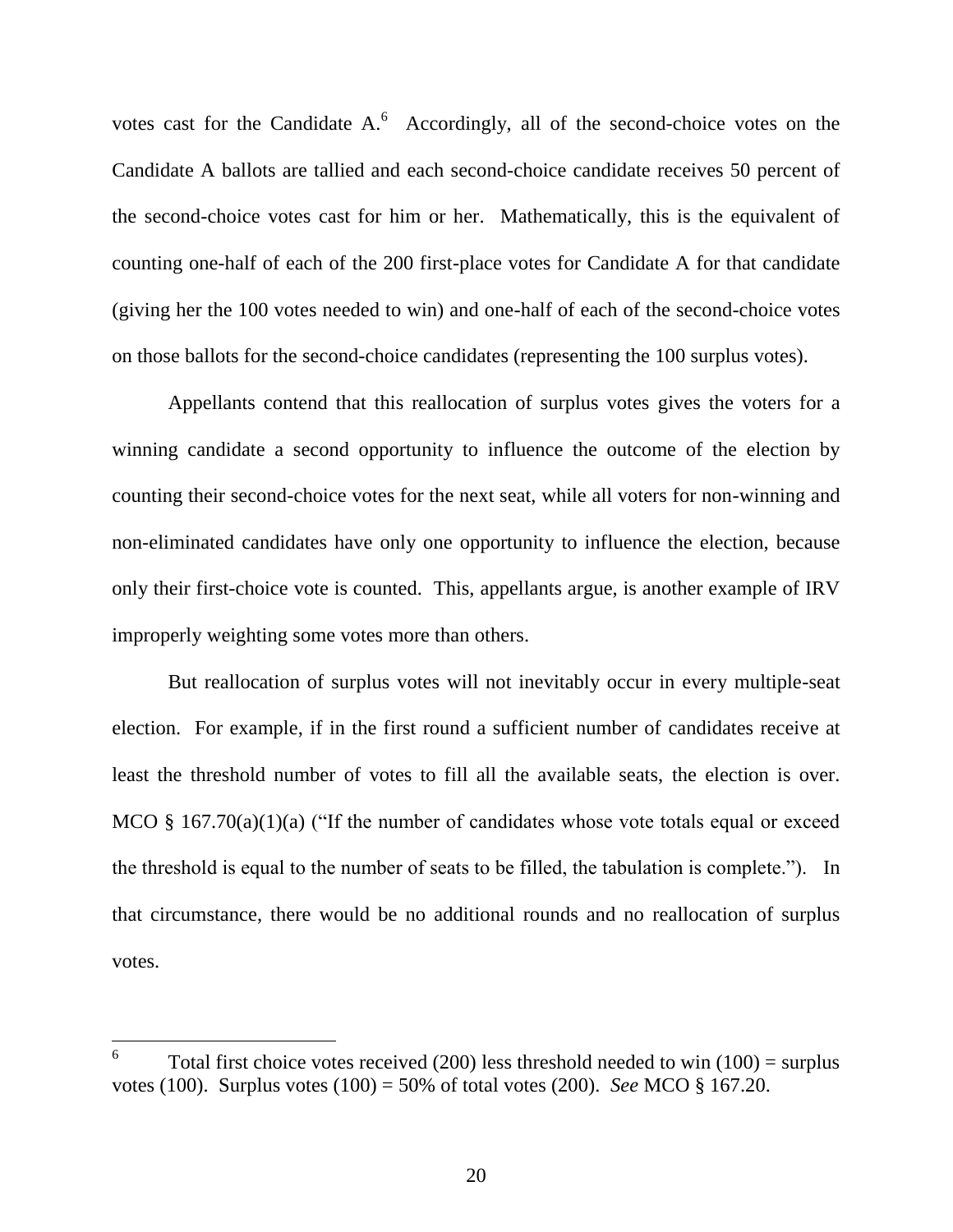Addressing the circumstances in which surplus votes are reallocated, the City and FairVote respond that the reallocation of surplus votes for a winning candidate does not constitute giving extra weight, or an extra opportunity to influence the election, to the voters for the winning candidate. They assert that each voter"s ballot counts only for one vote in each round, and this is true for reallocation of surplus votes as well.

We need not resolve whether respondents' claim—that surplus vote reallocation in multiple-seat races allows each voter but one full vote in each round—is accurate, and negates appellants' claim of weighting some votes more than others. This is a facial challenge, and appellants can succeed only if they have demonstrated that IRV violates constitutional principles in every application. *See Wash. State Grange v. Wash. State Republican Party*, 128 S. Ct. 1184, 1190 (2008). Because reallocation of surplus votes would not be needed if, in a multiple-seat election, all open seats were filled in the first round, appellants' claim of unequal weighting because of surplus vote reallocation does not even arise in every application of the IRV system. In a facial challenge, once a constitutional application is identified, it is inappropriate to speculate regarding other hypothetical circumstances that might arise, and we decline to do so. Accordingly, appellants have failed to carry their burden in this facial challenge IRV as applied in multiple-seat races.

## *B. Counting proportional surplus votes.*

Appellants additionally contend that the reallocation of fractions of votes to different candidates violates constitutional principles. As explained, the reallocation of fractions of votes results from the proportional distribution of second-choice surplus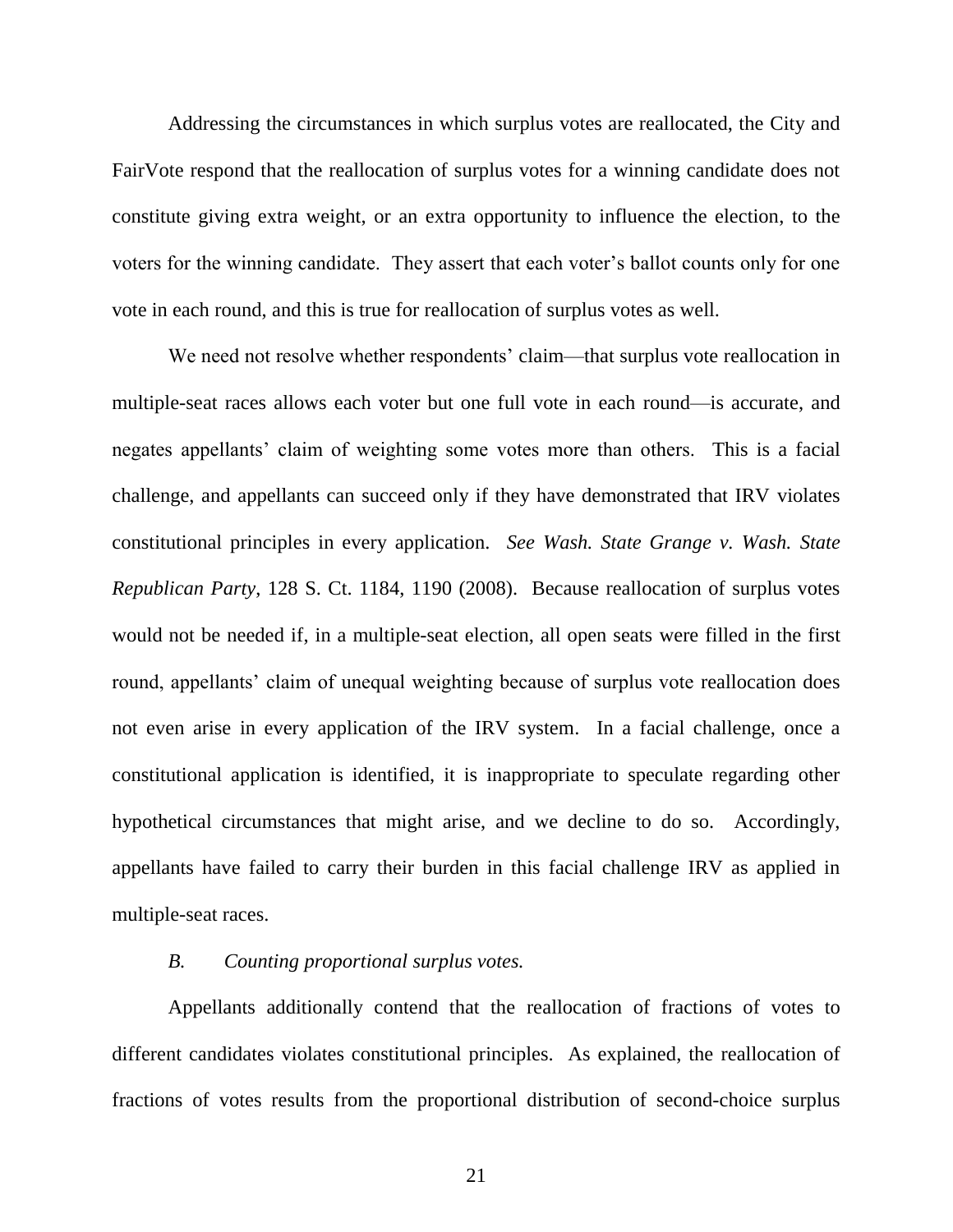votes in multiple-seat elections. Appellants argue that counting fractions of votes is improper for two reasons. First, they contend that *Brown v. Smallwood* requires that each vote, and every vote, must count as a numerical one, not a fraction of one. Second, appellants argue that distributing the surplus portion of a vote to the second-choice candidate interferes with the voter"s right to political association.

Because these arguments challenging fractional votes are premised on the reallocation of surplus votes in multiple-seat elections, and because there is a circumstance in which there would be no need for reallocation of surplus votes in a multiple-seat election, we need not resolve the question of whether appellants' legal theories about fractional votes have any merit in order to uphold IRV on its face.

#### *C. Non-Monotonicity.*

Finally, appellants argue that the fact that IRV is non-monotonic requires a conclusion that the system violates voters" right to vote and is therefore unconstitutional. A voting system is "monotonic" if voting for a preferred candidate or giving a preferred candidate a higher ranking, with the order of other candidates' ranking remaining the same, cannot hurt the preferred candidate's chances of winning. An election methodology is "non-monotonic" if the opposite is true. That is, a system is nonmonotonic if voting for a preferred candidate or ranking the preferred candidate higher, without changing the order of ranking other candidates, can hurt the preferred candidate's chances of winning.

The parties agree, and the district court found, that the Minneapolis IRV system is non-monotonic. Notably, the district court also found that the City's nonpartisan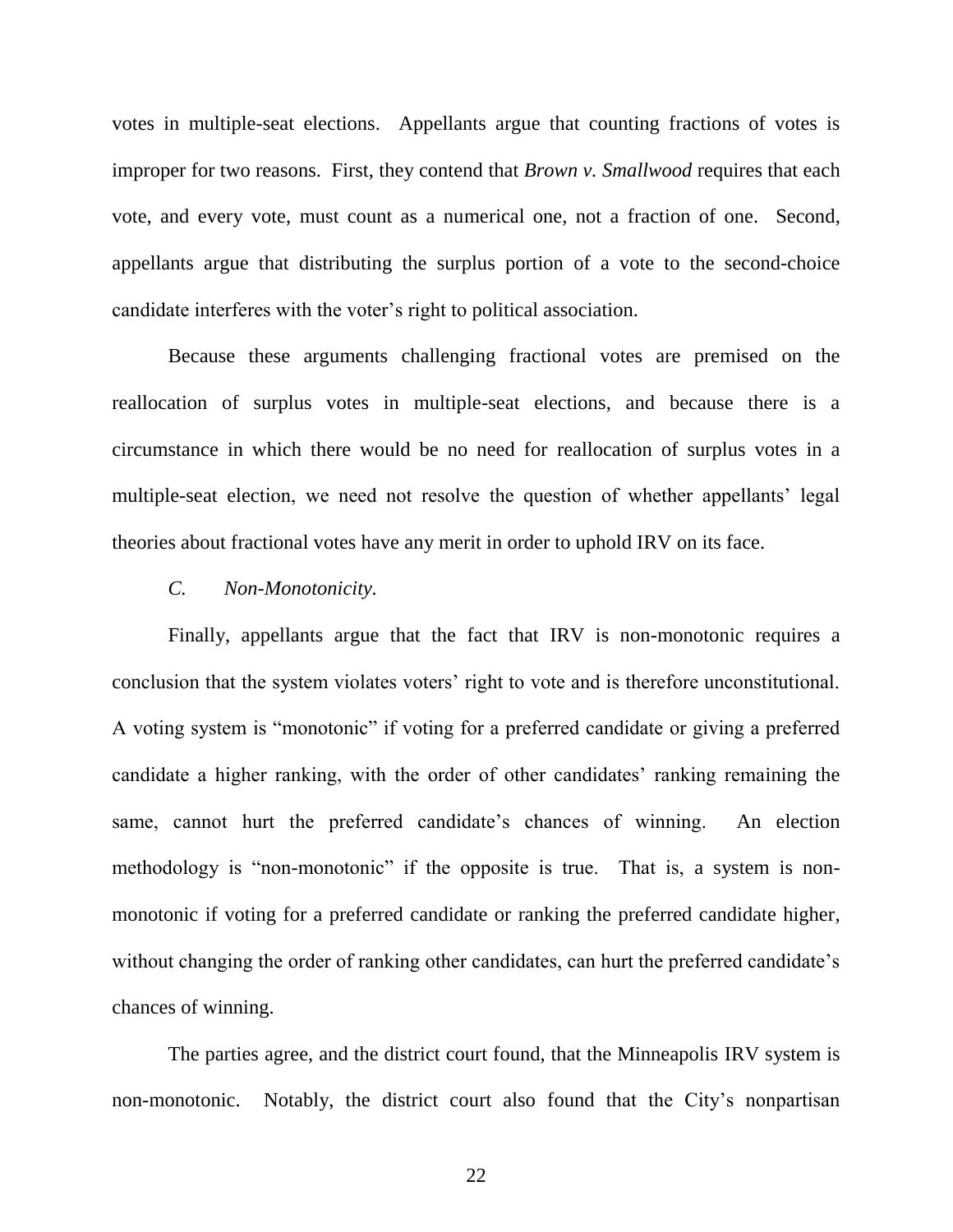primaries, which IRV is intended to replace, are also non-monotonic. Although the parties agree that the IRV system is non-monotonic, they disagree significantly whether that has any ramifications for the constitutionality of the system.

Appellants cite no case authority that applies monotonicity as a legal standard. Instead, they simply assert that when casting a vote for a preferred candidate may harm that candidate"s chances to win, the system necessarily burdens the right to vote and is unconstitutional.

Respondents contend that monotonicity is merely a mathematical concept, and not a constitutional requirement. They explain that monotonicity is one of several characteristics identified by economist Kenneth Arrow as desirable in a democratic election system. *See generally* Kenneth Arrow, *Social Choice and Individual Values* (1951). Arrow proved mathematically, in what is known as Arrow"s Theorem, that no voting system can satisfy all of the desired conditions that he identified. Respondents contend that because no election system can comply with all the characteristics, it is inappropriate to use any of them as a constitutional requirement. In particular, respondents point out that, as the district court found, even the Minneapolis primary/general election system was non-monotonic, and therefore the fact that IRV is non-monotonic cannot be fatal. Appellants respond that a plurality election system is monotonic, in that each additional vote for a candidate in such a system can only help that candidate.

Appellants" response fails to address the candidate-elimination function of the nonpartisan primary. It is at that stage that the primary/general election system is non-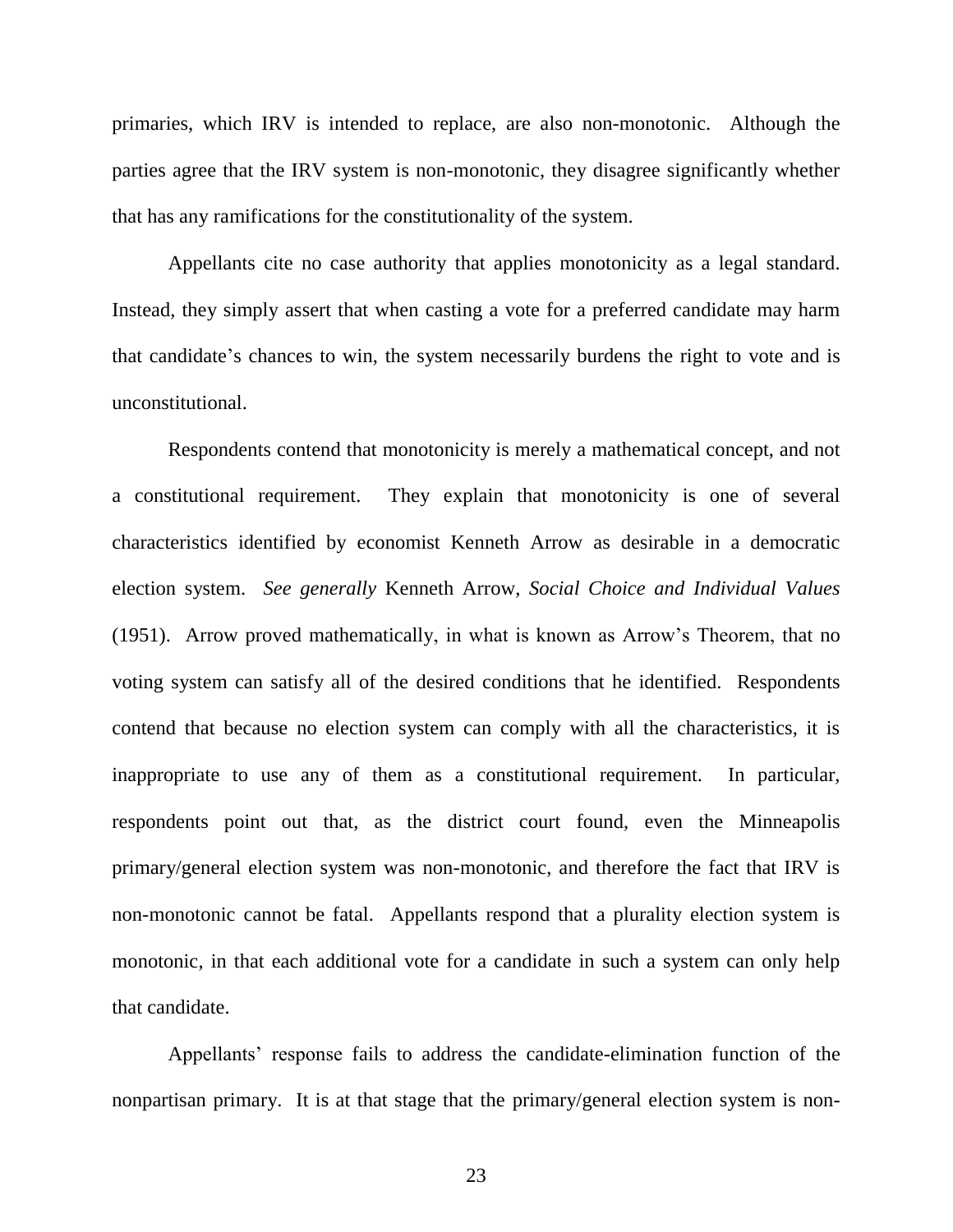monotonic. This is illustrated by the fact that in some circumstances, a voter can increase her preferred candidate's chances to win office by voting in the primary for a nonpreferred candidate who would be a weaker opponent for her preferred candidate. By helping the non-preferred, but weaker, candidate succeed in the primary, the voter can help her preferred candidate win the general election. Conversely, voting for the preferred candidate and denying the weaker, non-preferred candidate that primary vote, could allow a stronger opponent to advance—and the stronger opponent could defeat the preferred candidate in the general election. In that way, a vote in the primary for the preferred candidate could hurt her chances in the general election—a non-monotonic result.

Although it is disconcerting to acknowledge that a voter cannot be sure that his or her vote for a candidate will help, rather than hurt, that candidate, any system that involves a process for narrowing a field of three or more candidates has that potential. But this is not because a vote for the preferred candidate counts for less in some circumstances, but rather because of the consequent changes in the relative strength of the other candidates. Accordingly, the fact that IRV is non-monotonic does not establish that the system interferes with the right to vote.

Even if non-monotonicity were viewed as an indication that the right to vote may be burdened, a further problem with appellants' monotonicity argument is that they have provided no evidence, even on a hypothetical basis, of the frequency with which the nonmonotonic effect is likely to occur in a real-world election—that is, what proportion of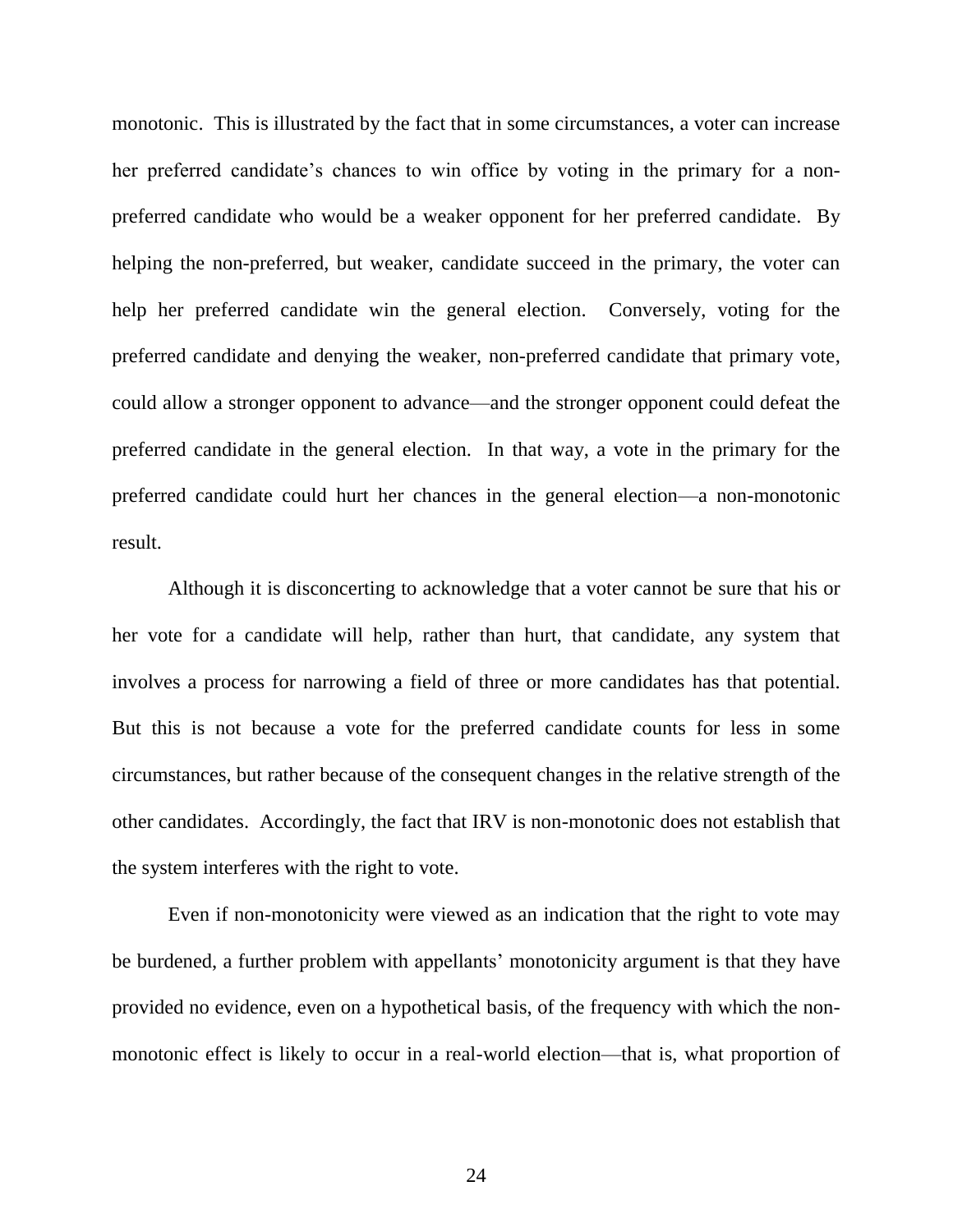voters would be adversely affected. In the context of a facial challenge, this is significant, in two respects.

First, the risk of this adverse characteristic of IRV is at this stage purely hypothetical, not because IRV has not yet been implemented, but because the nonmonotonic effect of IRV may or may not occur in the real world. As we have already noted, in a facial challenge to constitutionality, the challenger bears the heavy burden of proving that the legislation is unconstitutional in all applications. *E.g.*, *Wash. State Grange*, 128 S. Ct. at 1190. Where the harm alleged is hypothetical and may or may not occur, the challenger has not met that burden. *See* our discussion *supra* Section II.A.2 regarding reallocation of surplus votes in a multiple-seat election.

Second, a key issue in a challenge to voting regulations is whether the regulations impose a *severe* burden on the right to vote. *Wash. State Grange*, 128 S. Ct. at 1191. The fact that there may be *some* burden is not enough to invoke strict scrutiny. *Burdick*, 504 U.S. at 433-34. *See* our discussion *infra* Section III. The Supreme Court has recently reiterated that where the regulation and the burden imposed affect a limited number of voters, the burden cannot be characterized as severe. *See Crawford*, 128 S. Ct. at 1622-23. Although it is apparently undisputed that the IRV methodology has potential for a non-monotonic effect, there is no indication, much less proof, of the extent to which it might occur, and so there is no way to know whether the alleged burden will affect any significant number of voters. Accordingly, appellants have not established that nonmonotonicity imposes a severe burden on the right to vote.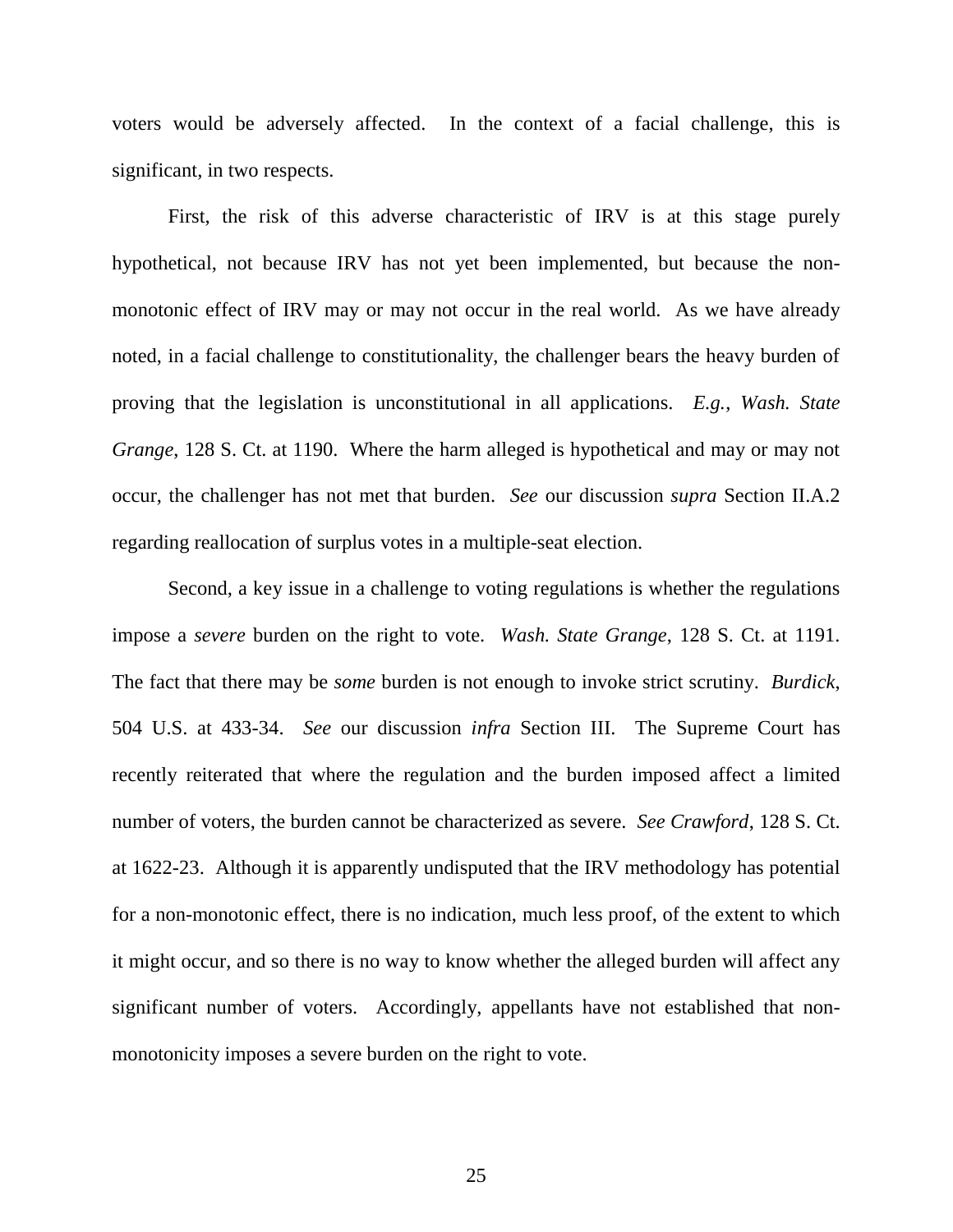The second step in analyzing a challenge to government regulation of elections is to determine whether any burden imposed on the right to vote is justified by the interests served by the regulation. If government regulation severely burdens the right to vote, the regulation cannot survive unless it is narrowly tailored to serve compelling state interests. *See, e.g.*, *Wash. State Grange*, 128 S. Ct. at 1191. But if regulation imposes only modest burdens, then "the State"s important regulatory interests are generally sufficient to justify reasonable, nondiscriminatory restrictions" on election procedures. *Anderson*, 460 U.S. at 788.<sup>7</sup> For the reasons just discussed, we have determined that appellants have failed to establish that IRV on its face burdens the right to vote, and even if it could be construed as a burden, that burden is minimal. Accordingly, the question, if there is some burden imposed, is whether there are "important regulatory interests" that justify the burden.

Respondents identify several interests that they contend IRV serves and that are adequate to justify any burden imposed on the right to vote. The City asserts that IRV serves the following interests:

(1) Because the citizens of Minneapolis adopted IRV by referendum, IRV serves the purpose of respecting the democratic process;

Appellants acknowledge that IRV is nondiscriminatory, in that it does not create invidious classifications.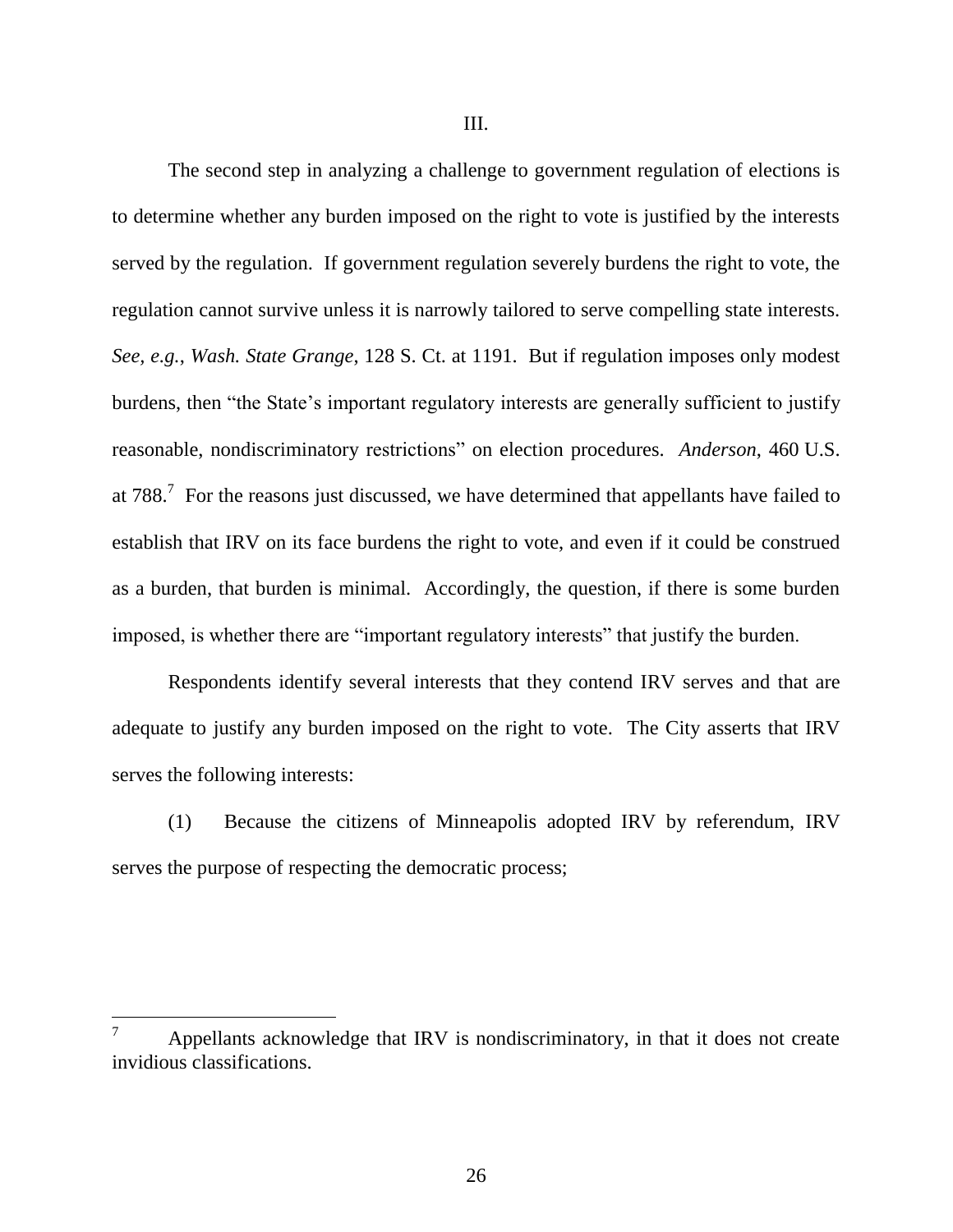(2) Because IRV requires only one election, rather than separate primary and general elections, IRV reduces the inconvenience and costs to voters, candidates, and taxpayers;

(3) IRV will increase voter turnout; and

(4) IRV encourages less divisive campaigns as candidates seek support for second- and subsequent-choice votes.

Respondent FairVote argues that IRV serves the following interests in addition to those identified by the City:

(1) IRV promotes the election of candidates with majority mandates, eliminating plurality winners in one-seat races;

(2) IRV eliminates the "spoiler" effect of third-party candidacies; and

(3) IRV helps insure more diverse representation by promoting minority representation in multiple-seat races.

Appellants do not directly address most of these proffered benefits of IRV. They argue that the only evidence of purpose in the record is in the report of the Instant Runoff Voting Task Force, which focused only on cost-saving. Appellants also argue that all the proffered benefits are hypothetical, and the City cannot be entitled to summary judgment based on hypothetical justifications for IRV.

Appellants" arguments ignore the fact that legislation is presumed constitutional and the challenger has the burden of proof to rebut that presumption. *See City of St. Paul v. Dalsin*, 245 Minn. 325, 329, 71 N.W.2d 855, 858 (1955). Moreover, as the Supreme Court has explained, in constitutional litigation of this type, the Court does not "require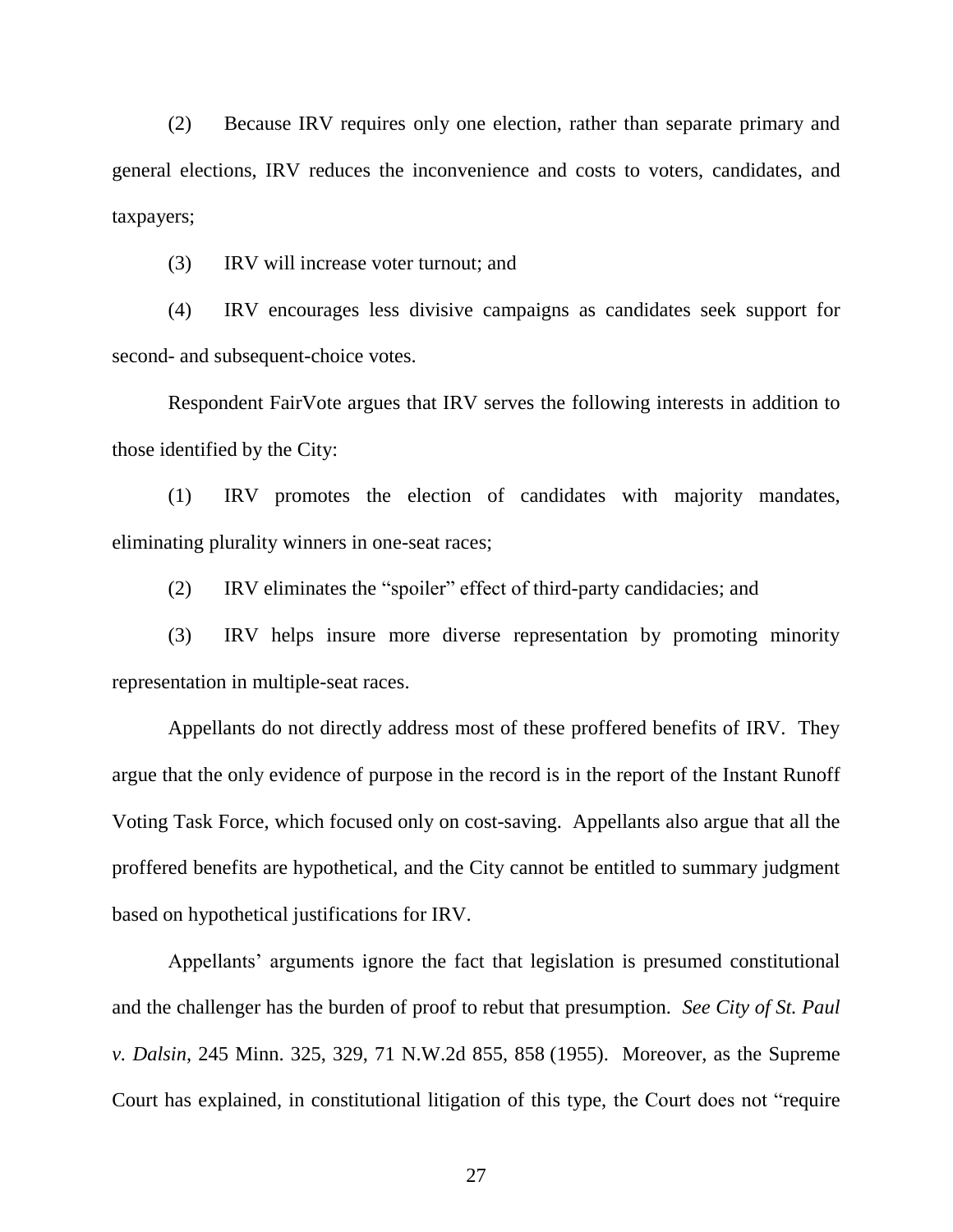elaborate, empirical verification of the weightiness of the State's asserted justifications." *Timmons v. Twin Cities Area New Party*, 520 U.S. 351, 365 (1997) (citing *Munro v. Socialist Workers Party*, 479 U.S. 189, 195-96 (1986)). Accordingly, the lack of evidence supporting the suggested beneficial effects of IRV is not fatal.

Reducing the costs and inconvenience to voters, candidates, and taxpayers by holding only one election, increasing voter turnout, encouraging less divisive campaigns, and fostering greater minority representation in multiple-seat elections are all legitimate interests for the City to foster. $8$  Whether and to what degree implementation of IRV will achieve those benefits remains to be seen. But it is plausible that IRV may advance one or more of these interests. In the context of this facial challenge, that possibility is sufficient to justify any minimal burden imposed by IRV.

## IV.

In addition to arguing that IRV violates the rights to vote and to political association, appellants argue it violates their right to equal protection. This claim appears to be based primarily on the arguments about unequal weighting of votes, and as we have seen, there is no unequal weighting in the IRV system for single-seat races or in multipleseat races where no allocation of surplus votes occurs. Appellants' equal protection claim fails as well because it is not supported by the legal authority on which it is

<sup>&</sup>lt;sup>8</sup> Because Minneapolis did not employ a plurality election system before adoption of IRV, the proffered benefits of promoting majority mandates and eliminating the spoiler effect are not relevant here.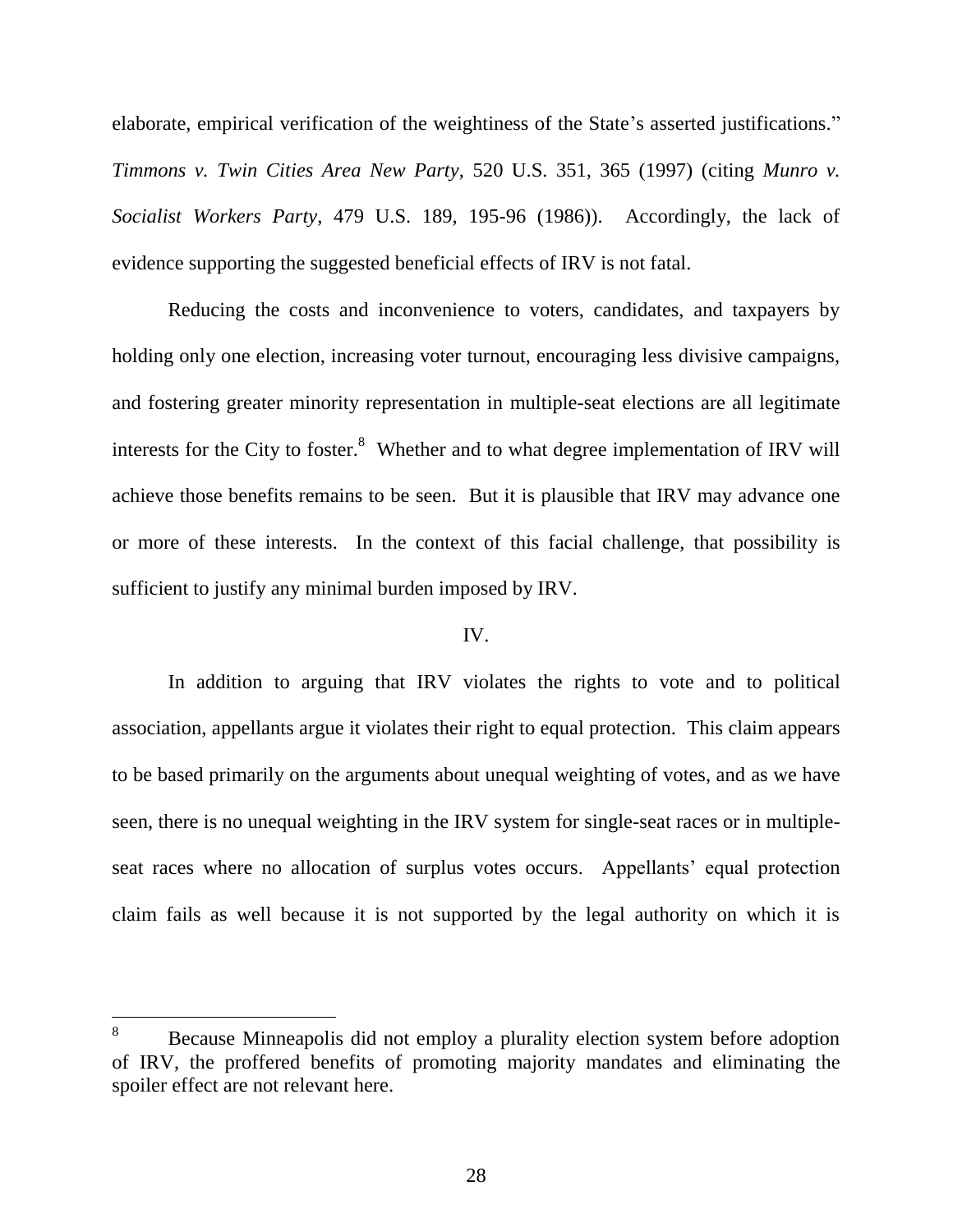premised, specifically, the Supreme Court"s one-person, one-vote jurisprudence and *Bush v. Gore*, 531 U.S. 98 (2000) (per curiam).

Although the Court's one-person, one-vote cases do address the general issue of unequal weighting of votes, they are inapposite here. The one-person, one-vote cases had their origin in the malapportionment of legislatures. *See Reynolds v. Sims*, 377 U.S. 533 (1964). That is, the number of voters in some districts electing one legislator was several multiples higher than in other districts, meaning that a vote in the smaller population district had more impact in terms of electing a legislator than a vote in the more populous district. *See id.* at 562-63. No such vote inequality is created by IRV.

In addition, appellants contend that, under IRV, some votes are counted differently than others, and the system therefore violates the equal protection principles articulated in *Bush*. We agree with the district court that *Bush* is not controlling here. The essence of the equal protection problem addressed in *Bush* was that because there were no established standards under Florida law for discerning voter intent, in the recount process ballots were being judged differently from county to county, and even within individual counties. *See Bush*, 531 U.S. at 106. In contrast, in the IRV system, every ballot and every vote is counted by the same rules and standards.

Finally, it is worth reiterating the comment of Justice Hallam dissenting in *Brown*  on the role of this court in addressing a constitutional challenge of this type: "Many reasons might be given why this legislation should not have been passed by the people of Duluth. With its wisdom we are not concerned. The only question is whether this community had the constitutional right to adopt this plan of election." 130 Minn. at 504,